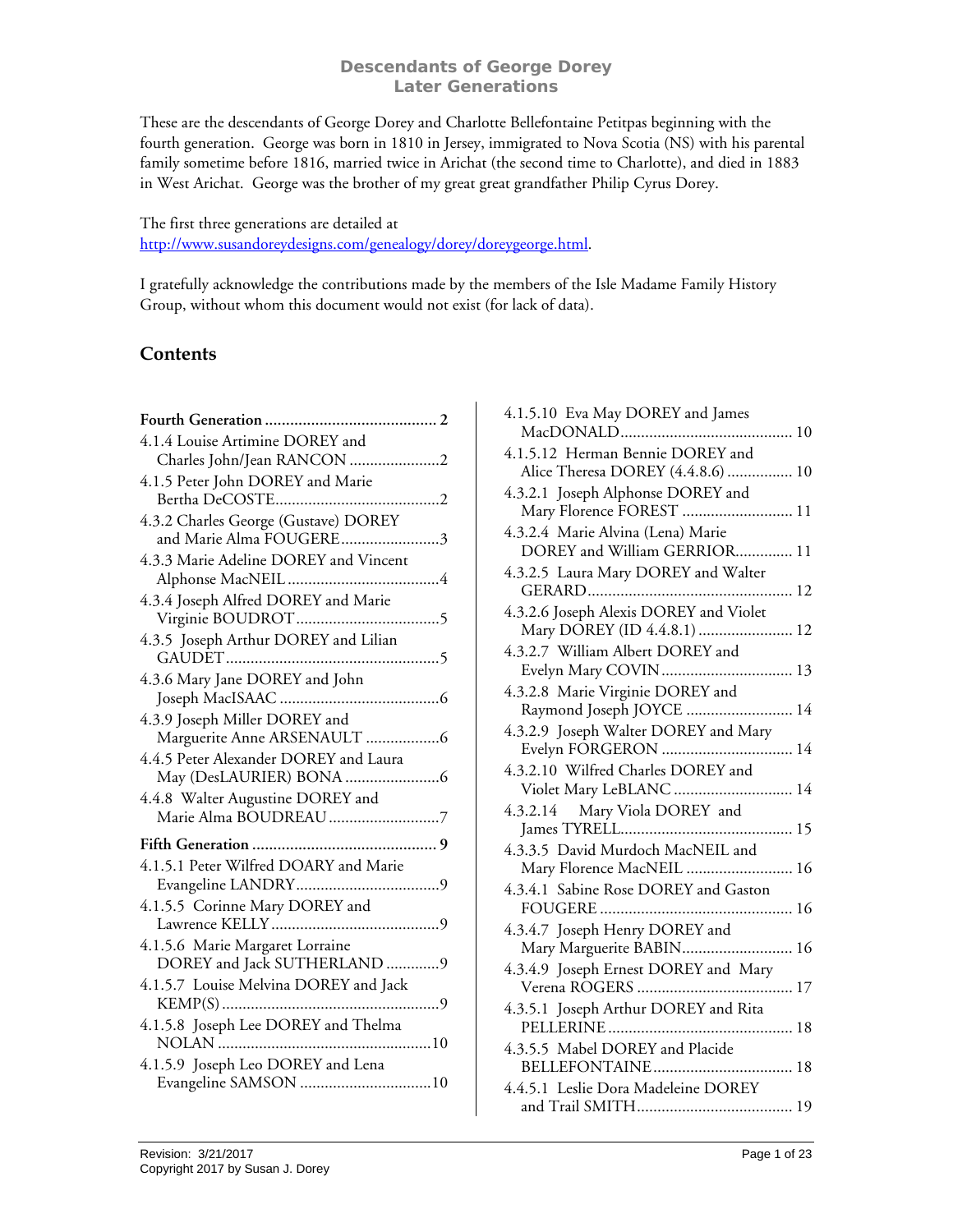| 4.4.5.4 Beatrice Virginie Pauline<br>DOREY and Peter BREAU19              |
|---------------------------------------------------------------------------|
| 4.4.5.5 Clarence Valmont DOREY and<br>Suzanne Marie MATTHEWS19            |
| 4.4.5.7 Arthemise Ida (or Edith) DOREY<br>and Melvin Joseph BOUDREAU 19   |
| 4.4.5.8 Marie Alice Germaine DOREY<br>and Jacques Desire "Jerry" LANDRY19 |
| 4.4.5.9 Amelia Rose DOREY and Ronald                                      |
| 4.4.5.10 Herbert Joseph DOREY and<br>Marie Adrienne LANDRY 20             |
| 4.4.5.11 Marie Corrine G. DOREY and<br>Joseph Edwin LANDRY 20             |
| 4.4.8.1 Violet Mary DOREY and Joseph                                      |
| 4.4.8.2 Mary Viola DOREY and John                                         |
| 4.4.8.3 Agnes Elizabeth DOREY and<br>Narcisse Joseph GOYETCHE21           |

| 4.4.8.4 Joseph Clifford DOREY and     |
|---------------------------------------|
| Patricia Lillian POTTIE or Mary Jane  |
|                                       |
| 4.4.8.5 Alfred E. DOREY and Patricia  |
|                                       |
| 4.4.8.6 Alice Theresa DOREY and       |
| Herman Bennie DOREY (4.1.5.12)  22    |
| 4.4.8.9 Jean Loretta DOREY and Gerald |
|                                       |
|                                       |
| 4.1.5.1.1 Joseph Everett DOARY and    |
| Gudrun Rosemarie NICHTERWITZ 22       |
| 4.3.2.10.1 Cynthia Marie DOREY and    |
|                                       |
| 4.3.2.10.2 Thomas Joseph George       |
| DOREY and Antonia Marie HOCKEY 23     |
| 4.3.3.5.2 Murdock John Wayne          |
| MacNEIL and Linda Marie               |
|                                       |
| 4.4.8.1.2 Jeanette DOREY and Andrew   |
|                                       |

# <span id="page-1-0"></span>**Fourth Generation**

#### **4.1.4 Louise Artimine DOREY and Charles John/Jean RANCON**

<span id="page-1-1"></span>4.1.4.1 Joseph RANCON b. Feb 1907.

4.1.4.2 Mary RANCON b. Jul 1909.

4.1.4.3 Marie Eva RANCON b. 17 Feb 1911, bap. 18 Feb 1911 Notre Dame de l'Assomption Church, Arichat, NS.

4.1.4.4 Wallace Alexander RANCON b. 1 Jan 1913, bap. 2 Jan 1913 Notre Dame de l'Assomption Church, Arichat, NS .

4.1.4.5 Mary Rose RANCON b/bap. 15 Jun 1914 Notre Dame de l'Assomption Church, Arichat, NS . 4.1.4.6 Francis Leon RANCON b. 17 Nov 1915, bap. 18 Nov 1915 Notre Dame de l'Assomption Church, Arichat, NS .

# <span id="page-1-2"></span>**4.1.5 Peter John DOREY and Marie Bertha DeCOSTE**

[provided by Stephanie Doary via email 2-9-07 and by Randall Dorey]

4.1.5.1 Peter Wilfred DOREY b. Sept 16 1907 Janvrin's Island; d. Jan 1 1999 River Bourgeois, NS; renamed DOARY

m. 6-12/15-1938 Marie Evangeline LANDRY in River Bourgeois; b. 9-7-1910 River Bourgeois, NS; bap. 9-7-1910 St. John the Baptist Churc, River Bourgeois, NS; d. 3-29-2000 River Bourgeois, NS. Parents: Sifford LANDRY and Bertha BOUCHARD. [data from Jeanne Joyce-Stone via email 2- 20-2007]

- 4.1.5.2 Mary Alice DOREY b. Nov 16 1908 Janvrin's Island
	- m. Sep 30 1930 Loyd SULLIVAN in Halifax
- 4.1.5.3 Jane DOREY b. ca 1909 Janvrin's possibly DY? or at birth?
- 4.1.5.4 William John DOREY b. Apr 3 1910 Janvrin's; d. Feb 4 1977 in Lynn, MA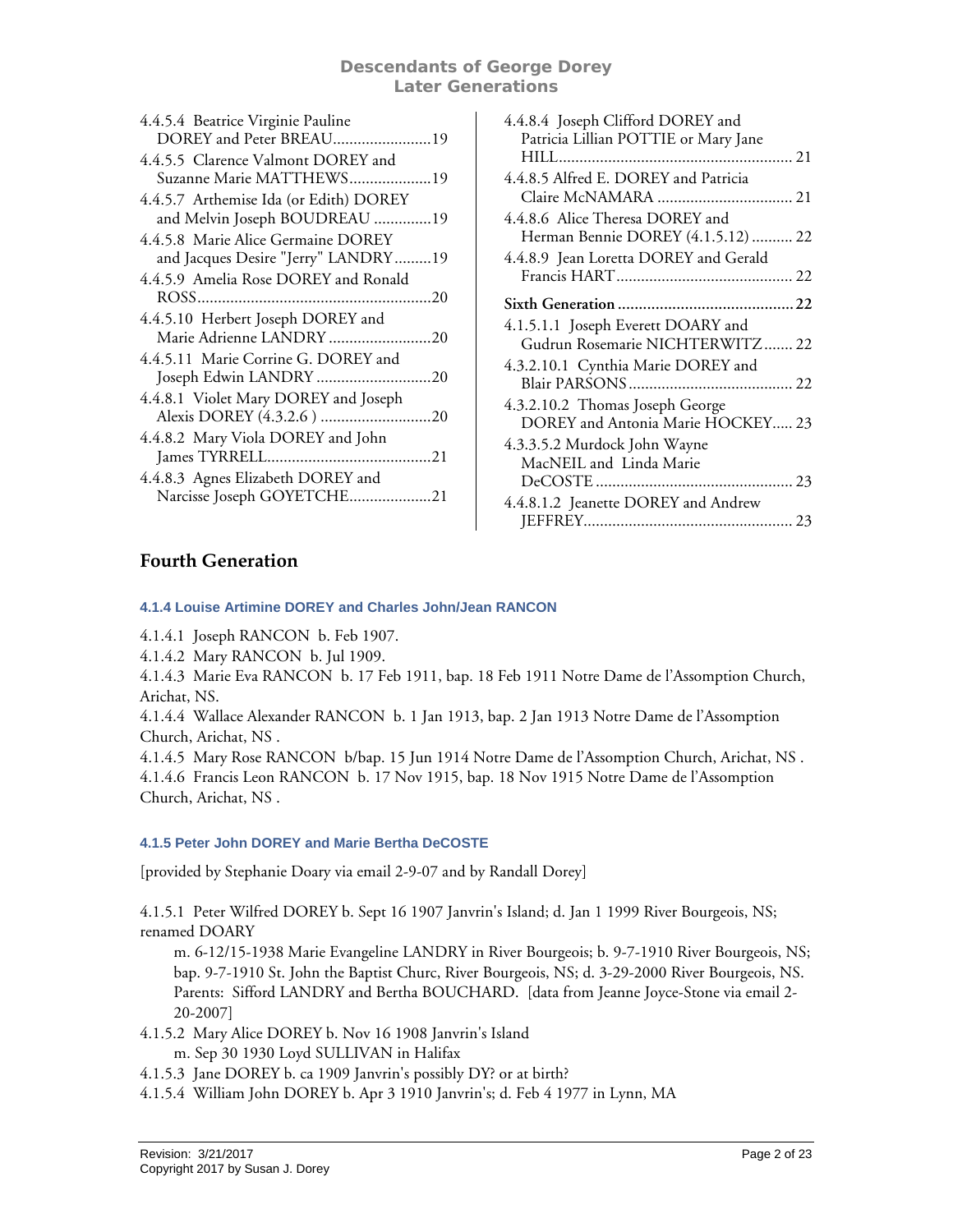m. Sept 27 1941 Jeannette ROY

4.1.5.5 Corrine Mary DOREY b. Dec 25 1911 Janvrin's

her name was also given as Corraine Louise Melvina Dorey (by Randall Dorey)

- m. 22 Nov 1933 Lawrence KELLY in St. Patrick's Church
- 4.1.5.6 Marie Margaret Lorraine DOREY b. Aug 20 1914 Janvrin's; d. Aug 11 1989, m. Jack SUTHERLAND (or SULLIVAN)
- 4.1.5.7 Louise Melvina DOREY b. Oct 27 1916 Janvrin's m. George KEMPS (lives in Saskatoon?) name also given as Jack KEMP d. 1982
- 4.1.5.8 Joseph Lee DOREY b. Apr 24 1918 Janvrin's; d. May 18 2001 Halifax m. Thelma NOLAN
- 4.1.5.9 Joseph Leo DOREY b. Apr 24 1918 Janvrin's; d. Mar 20 1998 Rockingham m. Jan 27 1947 Lena Evangeline SAMPSON in Halifax; b. Apr 17, 1925 River Bougeois, NS.
- 4.1.5.10 Eva May DOREY b. Dec 18 1919 Janvrin's
	- m. James MacDONALD
- 4.1.5.11 Roderick (Roddy) Wallace DOREY b. 26 May 1921 Janvrin's; d. Aug 6 or 7 1941 (hit by a train. My uncle Roddy is named after him)
- 4.1.5.12 Herman Bennie DOREY b. Mar 25 1923 Janvrin's; d. June 5 2006 in St. Anne Centre, Arichat, NS

m. Alice Theresa DOREY (4.4.8.6)

4.1.5.13 Marie Sylvia DOREY b. Aug 11 1927 Janvrin's; d. before 2002, m. Albert Nick LAWLESS

# <span id="page-2-0"></span>**4.3.2 Charles George (Gustave) DOREY and Marie Alma FOUGERE**

You will notice this family had many Marys and Josephs. It was a custom at the time for daughters to have Mary as their first name and go by their middle name. Similarly sons had Joseph as a first/second name and went by their other name.

- 4.3.2.1 Joseph Alphonse DOREY, b. 1-5-1904 West Arichat, NS; d. 10-23-1994 Evanston, NS. m. Mary Florence FOREST b. 5-7-1909; m. 1-17-1931 West Arichat; d. 6-14-1993 St. Anne Community & Nursing Care Centre, Arichat; daughter of Joseph Forest and Selina Clorey.
- 4.3.2.2 Mary Alma DOREY b. 6-29-1905 West Arichat, NS; d. 12-1999 Arichat, NS. m. Joseph Hyacinth FOUGERE on 1-25-1925 West Arichat, NS; b. 7-27-1986 West Arichat, NS; son of Simon Fougere and Marie Forgeron.
- 4.3.2.3 William Edmond DOREY b. 8-22-1907 West Arichat, NS m. Leslie Emelia Antoinette PERRAULT (PERROT) on 11-22-1932; b. July14,1905 West Arichat, d. Mar.2,1995, daughter of Eugene Perrault (b. Mar.17,1867 France, d. Jan.28,1934 West Arichat) and Margaret Anne LeBlanc (b. June10,1869 West Arichat, d. Dec.12,1954 West Arichat).
- 4.3.2.4 Marie Alvina (Lena) DOREY b. 11-1-1908 West Arichat, NS; d. 10-8-2000 Arichat, NS. m. William GERROIR on 11-14-1944 West Arichat, NS; b. 1898; d. 1985 no children
- 4.3.2.5 Laura Marie DOREY b. 9-14-1910 West Arichat/Janvrin's Harbour, NS; d. 7-18-2013 age 102 West Arichat, NS

m. Walter GERARD on 1-15-1934 West Arichat, NS. Several children

- 4.3.2.6 Joseph Alexis DOREY b. 9-28-1912 West Arichat, NS; d. 5-17-2007 Arichat, NS
- m. Violet Mary DOREY (ID 4.4.8.1) m. 11-5-1946 in West Arichat, NS
- 4.3.2.7 William Albert 'Willie' DOREY b. 7-16-1914 West Arichat; d. 7-4-2002 Evanston, NS;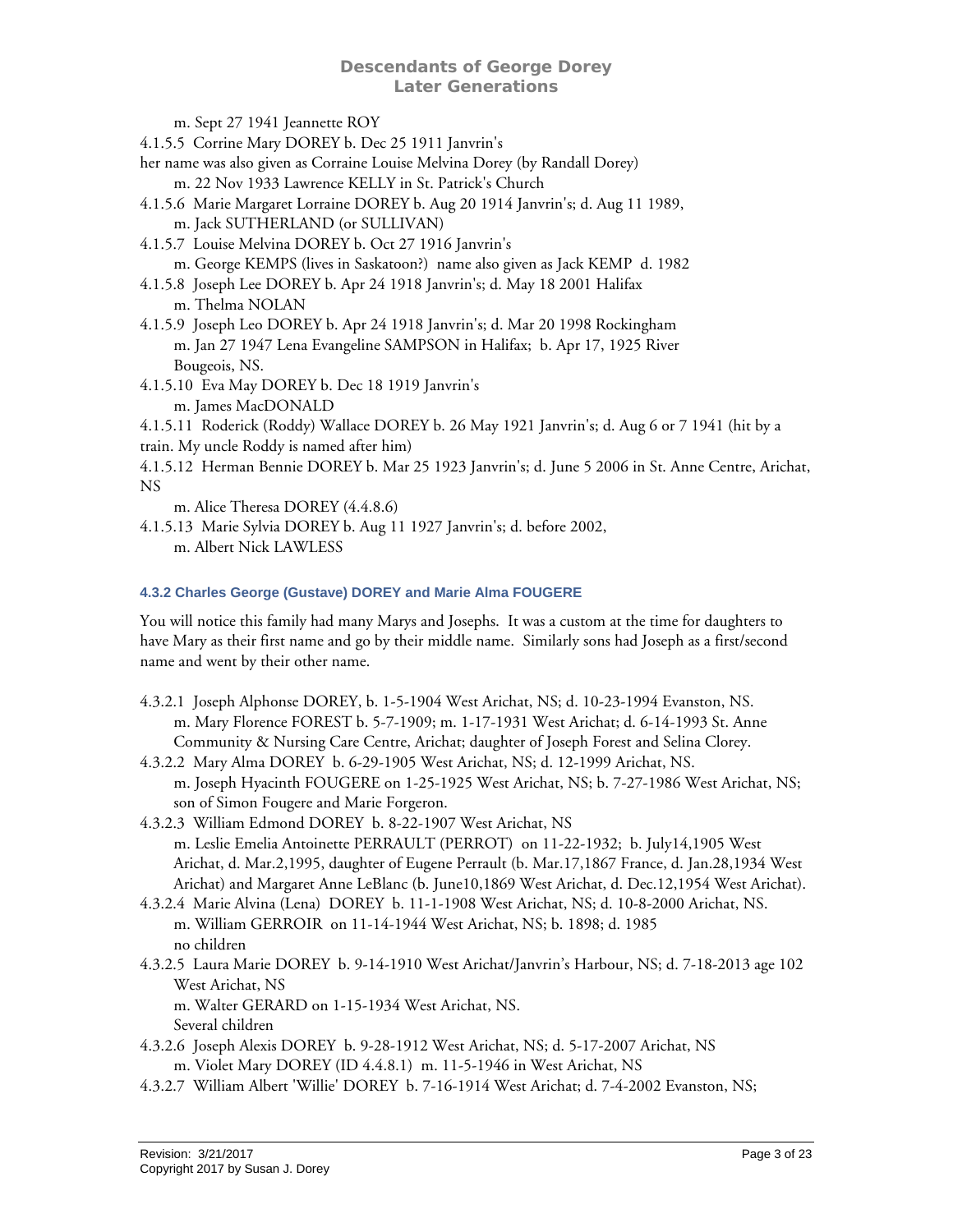m. Evelyn Mary COVIN on 10-2-1939 West Arichat; b. 10-19-1917 West Arichat, NS; daughter of Pierre Joseph Covin (1888–1965) and Marie Anne 'Millie Anne' Sophie Fougere (1892–1976); d. 10-24-2010 Evanston, NS.

- 4.3.2.8 Marie Virginie DOREY b. 11-14-1915 West Arichat, NS; d. 1-6-2001 Louisdale, NS; m. Raymond Joseph JOYCE on 4-5-1937 Louisdale (or West Arichat), NS; b. 10-16-1905 Louisdale, NS; d. 1981 Louisdale, NS.
- 4.3.2.9 Joseph Walter DOREY b. 9-13-1917 West Arichat, d. 10-24-1999 Sydney, NS. m. Mary Evelyn FORGERON on 10-6-1941 West Arichat; b. 10-8-1920 West Arichat; d. 9-11- 1999 Evanston, NS; daughter of Joseph Abraham Forgeron and Estelle 'Stella' Briand.
- 4.3.2.10 Wilfred Charles DOREY b. 11-1-1918 West Arichat, NS; d. 5-15-2004 Halifax, NS; m. Violet Mary LeBLANC about 1944.
- 4.3.2.11 Martha DOREY b. 3-17-1920 West Arichat, NS m. Frank MURPHY.
- 4.3.2.12 Joseph Albert DOREY b. 9-3-1923 West Arichat, NS; d. 1-14-2006 Evanston, NS m. Margaret MEUNIER
- 4.3.2.13 Alexina DOREY

m. unknown MARCOTTE (or Margotte).

4.3.2.14 Mary Viola DOREY b. 4-24-1924; d. 2-5-2016 age 91 m. James Tyrell.

<span id="page-3-0"></span>**4.3.3 Marie Adeline DOREY and Vincent Alphonse MacNEIL** 

- 4.3.3.1 Mary Agnes MacNEIL m. Jeff BATES Two children: Edward BATES and Jane BATES
- 4.3.3.2 Martha Jane MacNEIL died young
- 4.3.3.3 Loretta MacNEIL m. Fred PATTERSON Three children.
- 4.3.3.4 Gertrude MacNEIL

m. Captain Alphonse POQUETTE of Pictou

Five children: Marilyn, Wayne, Kenneth, Michael, and David POQUETTE.

4.3.3.5 David Murdoch MacNEIL b. abt. 1920 Janvrin's Island; d. 6-8-1997 Strait Richmond Hospital, Evanston

m. Mary Florence MacNEIL, b. abt. 1934 Arichat; d. 1-30-2009 Straight Richmond Hospital, Evanston. Daughter of John David MacNEIL and Marie Catherine Leta (or Lida) LeBLANC of Arichat. John's father was Daniel, brother to Vincent, so Murdoch and Mary were second cousins. Five children: Anna Marie, Martha Jane, Murdoch David John Wayne, Darlene, and Karen Veronica MacNEIL.

[it is not clear who the mother of the next two children was, I cannot tell without their birth year]

4.3.3.7 Mamie MacNEIL

m. H. SAMPSON

m. Henry Daniel SAMSON (these two men may have been the same). He married Mamie's halfsister in 1964, presumably after Mamie had died. Henry was the son of Daniel Yugh Samson (1921– 2008) and Veronica Carter, who married about 1943.

4.3.3.8 Margaret MacNEIL (Peggy) m. Nick FOUGERE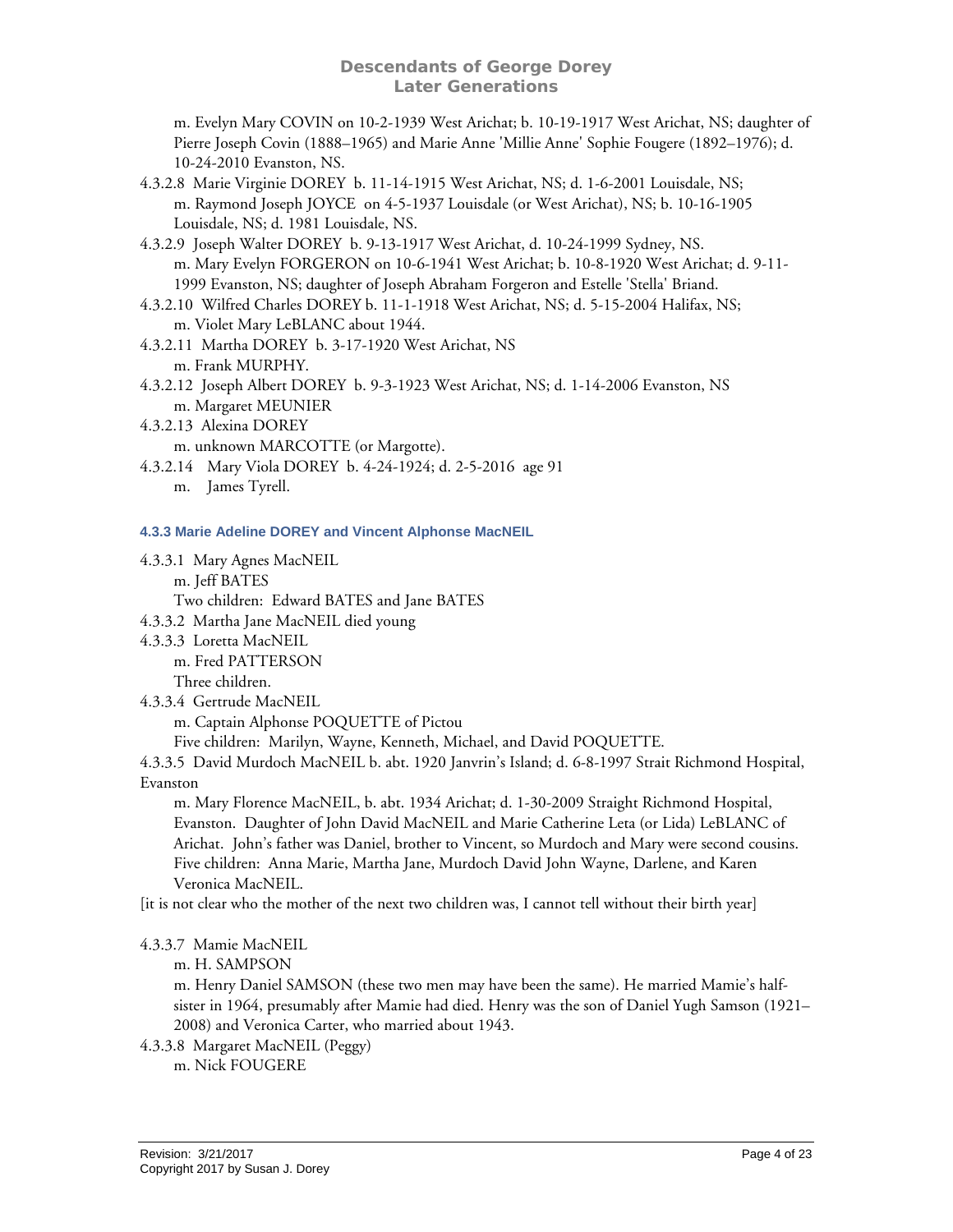<span id="page-4-2"></span>Marie Adeline (Dorey) MacNeil died in 1920. Vincent Alphonse MacNeil remarried, to Elizabeth Jeanne LeBLANC. They had children [most of this data came from an obituary]: Doris Elizabeth MacNEIL b. 4-4-1928 West Arichat m. 2-6-1956 George DOREY (4.4.8.12) in West Arichat Mary Agnes MacNEIL [Mary Agnes is likely the Mamie listed above] m. 2-3-1964 Henry David SAMSON, widower of Mamie MacNEIL, in West Arichat Mary Catherine MacNEIL (Kate) b. abt. 1930 Janvrin's Island; d. 6-30-2010 Strait Richmond Hospital, Evanston m. 1-21-1952 Francis Gustave BOUDREAU at Petit de Grat Patrick MacNEIL m. Margaret BOWLES Anita MacNEIL m. Harold TATE Florence MacNEIL m. Lewis FARRELL Annie-May MacNEIL m. Raymond SAVOY Vincent MacNEIL died in infancy Roderick MacNEIL died before June 2010 m. Mary Jane HILL, previously married to Clifford DOREY of Janvrin, see page [8](#page-7-0) Clara MacNEIL died before June 2010 m. Charles WATERFIELD

#### <span id="page-4-0"></span>**4.3.4 Joseph Alfred DOREY and Marie Virginie BOUDROT**

- 4.3.4.1 Sabine Rose DOREY 1913–2005. Rose lived in West Arichat? m. Gaston Albert FOUGERE b. abt. 1910, West Arichat, NS; d. 1-27-1998 Middle Sackville, NS. Parents: Joseph FOUGERE and Minnie BABIN; father was sister to Marie Alma FOUGERE (4.3.2 -1).
- 4.3.4.2 Dominique DOREY bur. 2-9-1917 West Arichat, NS.

4.3.4.3 Elias Alfred DOREY 1919–1948, he drowned in Green Acres, ON?; Elias buried West Arichat,

the records say he was a private in the Canadian medical Corps WW2.

m. Effie CROSS 1919–1995. Effie remarried to Gilbert BOUDREAU and had 7 children.

- 4.3.4.4 Clarence DOREY (killed overseas) m. Rose CROSS
- 4.3.4.5 Irene DOREY d. 2000.

m. James EARLE, Irene lived in Halifax?

- 4.3.4.6 Florence DOREY
	- m. Yves PINET
- 4.3.4.7 Joseph Henry DOREY b. 1924 Janvrin Harbor, NS; d. 11-23-1992 Arichat, NS m. Mary Margaret BABIN
- 4.3.4.8 Francis DOREY

m. Barbara ROGERS, lives in US?

- 4.3.4.9 Joseph Ernest DOREY b. 1927 Janvrin Harbor, NS; d. 7-3-1994 Evanston, NS. m. Mary Verena ROGERS 1935–1991.
- 4.3.4.10 Dominique DOREY

# <span id="page-4-1"></span>**4.3.5 Joseph Arthur DOREY and Lilian GAUDET**

4.3.5.1 Joseph Arthur DOREY, b. abt. 1925 Janvrin Island, NS; d. 9-19-2007 Halifax, NS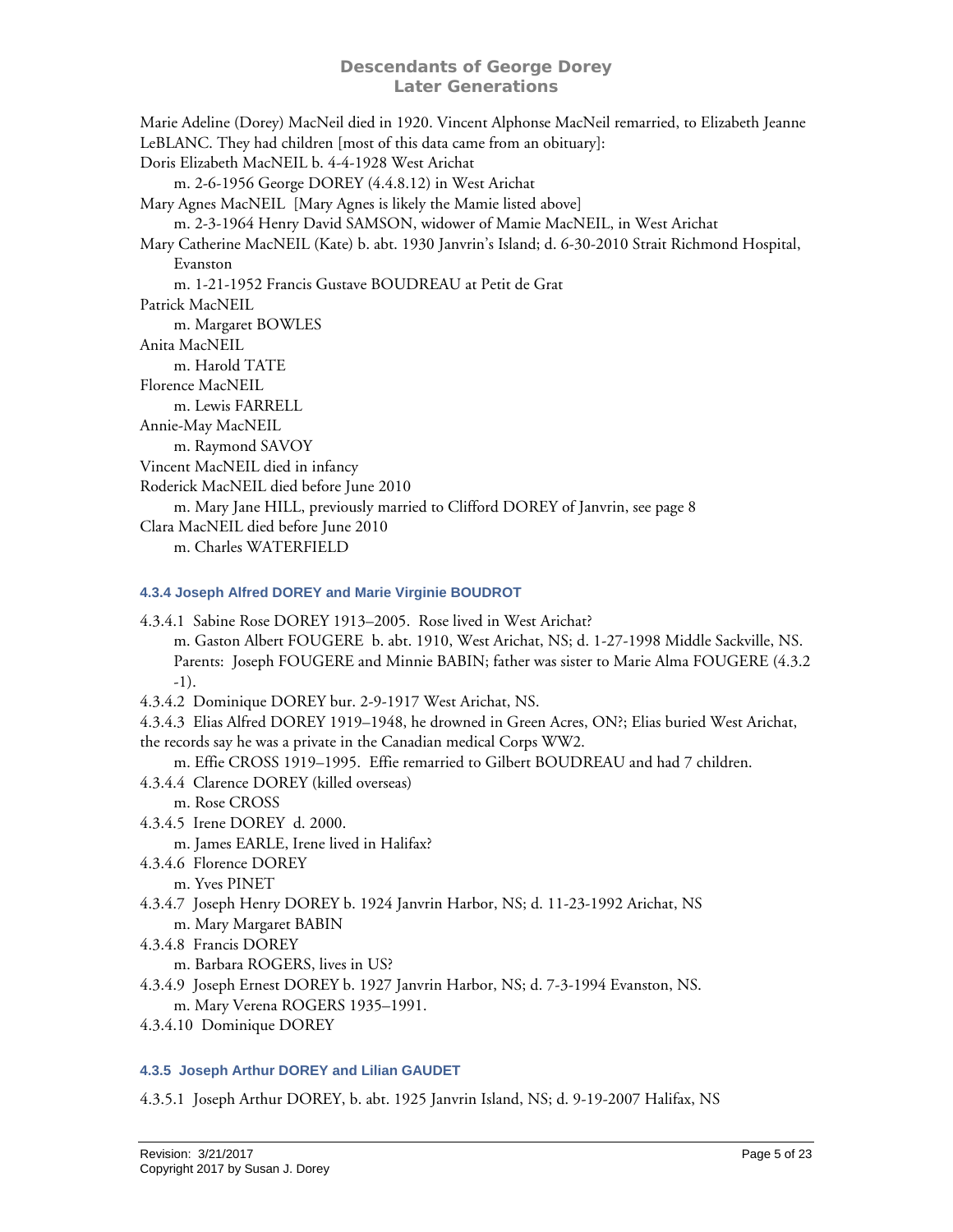- m. Rita PELLERINE m. abt. 1953; d. 2002
- 4.3.5.2 Everett DOREY
- 4.3.5.3 Gilbert DOREY

m. Ella

- 4.3.5.4 Lillian DOREY
	- m. Stanley PELLERINE
- 4.3.5.5 Mabel Mary DOREY, b.1-3-1929; d. 2-22-2017 Dartmouth General Hospital, Dartmouth, NS; bur. Gate of Heaven Cemetery, Lower Sackville, NS.
	- m. Placide BELLEFONTAINE, 1925; d. 12-25-1993 in Springfield.? Parents Cletus Joseph Bellefontaine and Ferilda Doiron from Port Felix, Guysborough Co., Ns. Three brothers Donald, Duncan and Arthur; 1 sister, Lorraine, marr John Verville.
- 4.3.5.6 Christine DOREY m. Neil OPDEBECK

#### <span id="page-5-0"></span>**4.3.6 Mary Jane DOREY and John Joseph MacISAAC**

- 4.3.6.1 Mary Margaret MacISAAC, b. 2-26-1912; m1. Harvey Warner; m2. Robert E. Dove; died 2-4-1977 in Halifax
- 4.3.6.2 Christina Helen MacISAAC, b. 8-2-1913; m. Kenneth Green
- 4.3.6.3 Henry Archibald MacISAAC, b. 8-26-1914; d. 1999
- 4.3.6.4 Lucy Adelle MacISAAC, b. 2-13-1915
- 4.3.6.5 Rose Veronica MacISAAC, b. 2-26-1916; m. Bert Mellor
- 4.3.6.6 Frances Laretta MacISAAC, b. 1-3-1918; m. William Harding
- 4.3.6.7 Irene Agnes MacISAAC, b. 12-6-1920; m. Rome Charest
- 4.3.6.8 Catherine Marie MacISAAC, b. 5-23-1923; m. Carl Adolph Husselstrom
- 4.3.6.9 Colin Joseph MacISAAC, b. 4-14-1925; d. 4-23-1994 in Halifax, NS.
- 4.3.6.10 Raymond Augustine MacISAAC, b. 8-8-1929
- 4.3.6.11 Bernard Thomas MacISAAC, b. 2-14-1931
- 4.3.6.12 John Lewis MacISAAC, b. unknown

#### <span id="page-5-1"></span> **4.3.9 Joseph Miller DOREY and Marguerite Anne ARSENAULT**

- 4.3.9.1 Grace Mary Genevieve DOREY b. 7-14-1933
- 4.3.9.2 Zelda Mary DOREY b. 10-16-1931. m. Gordon HILL.

#### <span id="page-5-2"></span>**4.4.5 Peter Alexander DOREY and Laura May (DesLAURIER) BONA**

- 4.4.5.1 Leslie Dora Madeleine DOREY (Doris), b. 4-14-1922, West Arichat; d. 1953 of leukemia. m. Trail SMITH, born Apr 11, 1919 in Shelburne, NS. Three children: John, Victor, Wayne.
- 4.4.5.2 Marie Ida DOREY (Irene) twin, b. 10-20-1923 West Arichat; d. 10-28-1923 age 8 days of flu, bur. West Arichat (dates confirmed by www.novascotiagenealogy.com).
- 4.4.5.3 Marie Mable DOREY twin, b. 10-20-1923 West Arichat; d. 10-22-1923 age 2 days of flu West Arichat.
- 4.4.5.4 Beatrice Virginie Pauline DOREY, b. October 16, 1924 West Arichat; d. August 20, 2003, St Anne's Centre, Arichat.
	- m. Peter BREAU; born in Moncton, NB.
	- Three children: Joan, Henry, Alastar.
- 4.4.5.5 Clarence Valmont 'Valma' DOREY, b. January 10, 1927 West Arichat.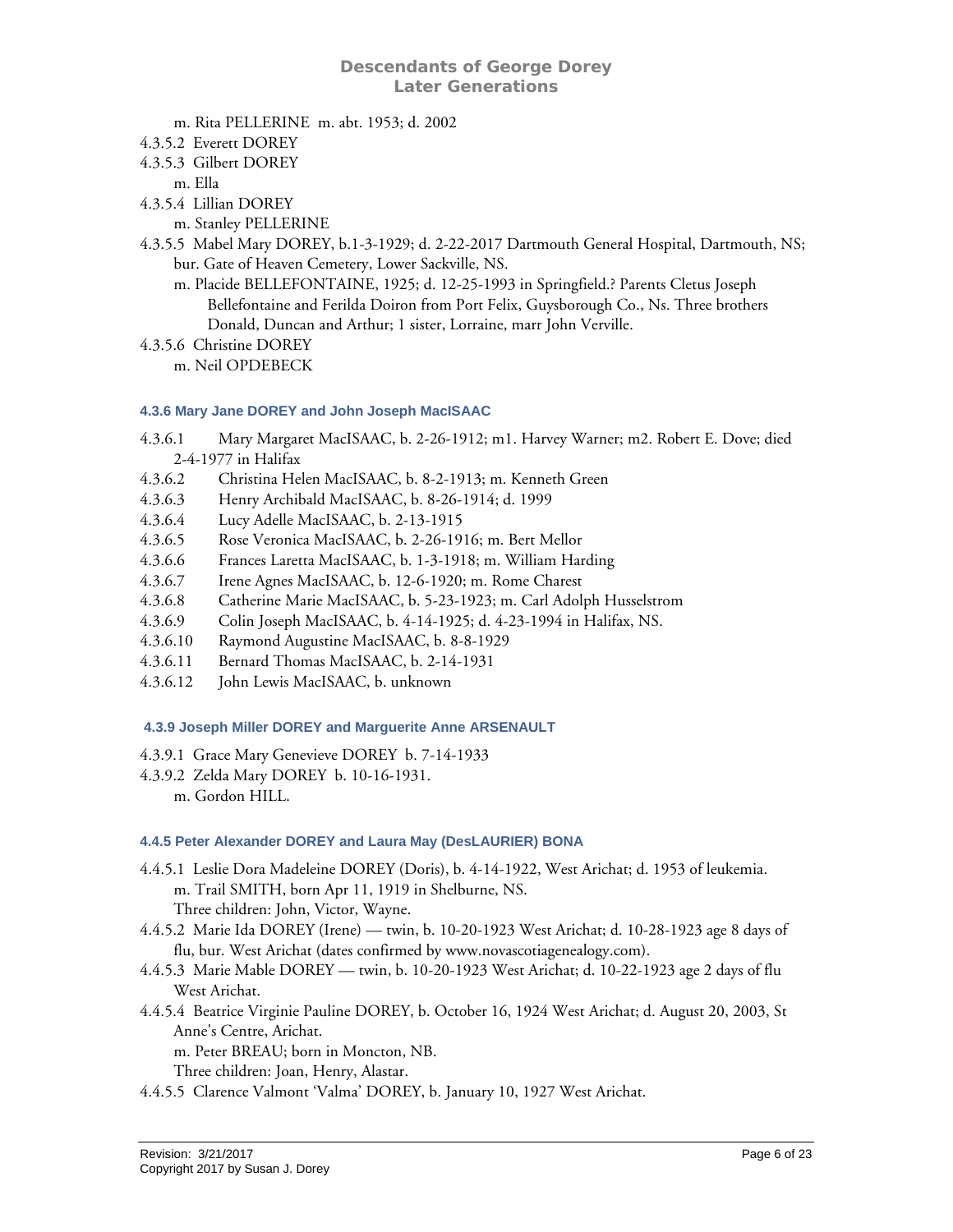m. Suzanne Marie MATTHEWS 9-2-1961 in St Louis RC Church, Louisdale, NS. She was born Aug 14, 1942 in Louisdale, NS, daughter of Jack Dougald MATTHEWS and Anne Irene MARCHAND.

Three children: Kenneth, Bonnie, Benji.

- 4.4.5.6 Adrien Alexandre DOREY, b. November 24, 1928 West Arichat; d. March 13, 1939, West Arichat of appendicitis age 12.
- 4.4.5.7 Arthemise Ida (or Edith) DOREY, b. July 7, 1930 West Arichat or Janvrin's Harbour; m. Melvin Joseph BOUDREAU, July 5, 1948 in Immaculate Conception Church, West Arichat; b. July 31, 1921, Petit de Grat, son of Remi Albani BOUDREAU and Marie Almida BOUDREAU. Eight children: Allison, Geraldine, Ronnie and Ritchie (twins), Janice, Gary, Ann, Victor.
- 4.4.5.8 Marie Alice Germaine DOREY, b. August 28, 1932 West Arichat. m. Jacques Desire "Jerry" LANDRY October 2, 1950 in Immaculate Conception Church, West Arichat, son of Jean Anthony LANDRY and Helene Jeanne BOUDREAU. He was born July 4, 1924 in Petit De Grat, died November 4, 2001 in Kentville, NS, buried Star of the Sea Cemetery.
- 4.4.5.9 Amelia Rose DOREY, b. December 10, 1933 Janvrin's Island. m. Ronald ROSS. He was born in West Bay, Richmond Co. Six children: Palmer, Phyllis, Eunice, Perry, Lorena, Ronald Darryl (Sonny).
- 4.4.5.10 Herbert Joseph DOREY, b. 7-4-1935 West Arichat m. 2-1-1960 Marie Adrienne LANDRY in Petit de Grat. She was born May 22, 1943 in Petit de Grat, NS. Her father was Edouard Alphonse 'Alpha' LANDRY, born Mar 4, 1891 in Arichat, NS, died Dec 13, 1961 in Petit de Grat, NS. Her mother was Priscilla DeCOSTE, born Jul 8, 1914 in West Arichat, married on Jul 24, 1934 in Petit de Grat, NS. Three children: Elmer, Charlene, Dale.
- 4.4.5.11 Marie Corrine G DOREY, b. April 6, 1937 West Arichat. m. (1) Joseph Edwin LANDRY June 20, 1960 in St Joseph Parish, Petit de Grat, son of Helaire Antoine LANDRY and Eva May SAMSON. He was born March 22, 1935 in Petit De Grat and died 11-16-1969 in Martinique (drowned in a boating accident in the Passage off Janvrin's Island). One child with Edwin Landry: Connie.

m. (2) Wilfred BOUCHARD. No children, lived St. Catherine, Ontario.

# <span id="page-6-0"></span>**4.4.8 Walter Augustine DOREY and Marie Alma BOUDREAU**

Walter and Marie married in 1920. According to *Janvrin's Island 200 Years to Celebrate*, this couple had 20 children, of whom 15 survived: Joseph, Angus, Alfred, Clifford, Amedee, George, Bertha, Jean, Helen, Isabella, Agnes, Violet, Theresa, Viola, Sandra. They were listed in this order, but I cannot assume it is the same as their birth order.

4.4.8.1 Violet Mary DOREY b. 2-2-1923 West Arichat, NS; d. 12-25-2006 Arichat, NS; bur. 12-28- 2006 Immaculate Conception Church, West Arichat, NS;

At time of death had 8 grandchildren and 10 great-grandchildren (see 4.3.2.6). Her obituary names three brothers not on this list, see page [12](#page-11-2)

m. Joseph Alexis DOREY (ID 4.3.2.6) m. 11-5-1946 in West Arichat, NS; parents: Charles DOREY and Mary FOUGERE.

Two children.

4.4.8.2 Mary Viola DOREY b. 4-26-1924 West Arichat, NS ; d. 2-5-2016 age 91 m. John James TYRRELL m. 2-28-1949 Arichat, NS; parents: John TYRRELL and Agatha SULLIVAN.

Seven children: Danny, Georgie, Paul, Patricia, John, Russell, Donna.

4.4.8.3 Agnes Elizabeth DOREY b. 9-10-1925 Isle Madame, NS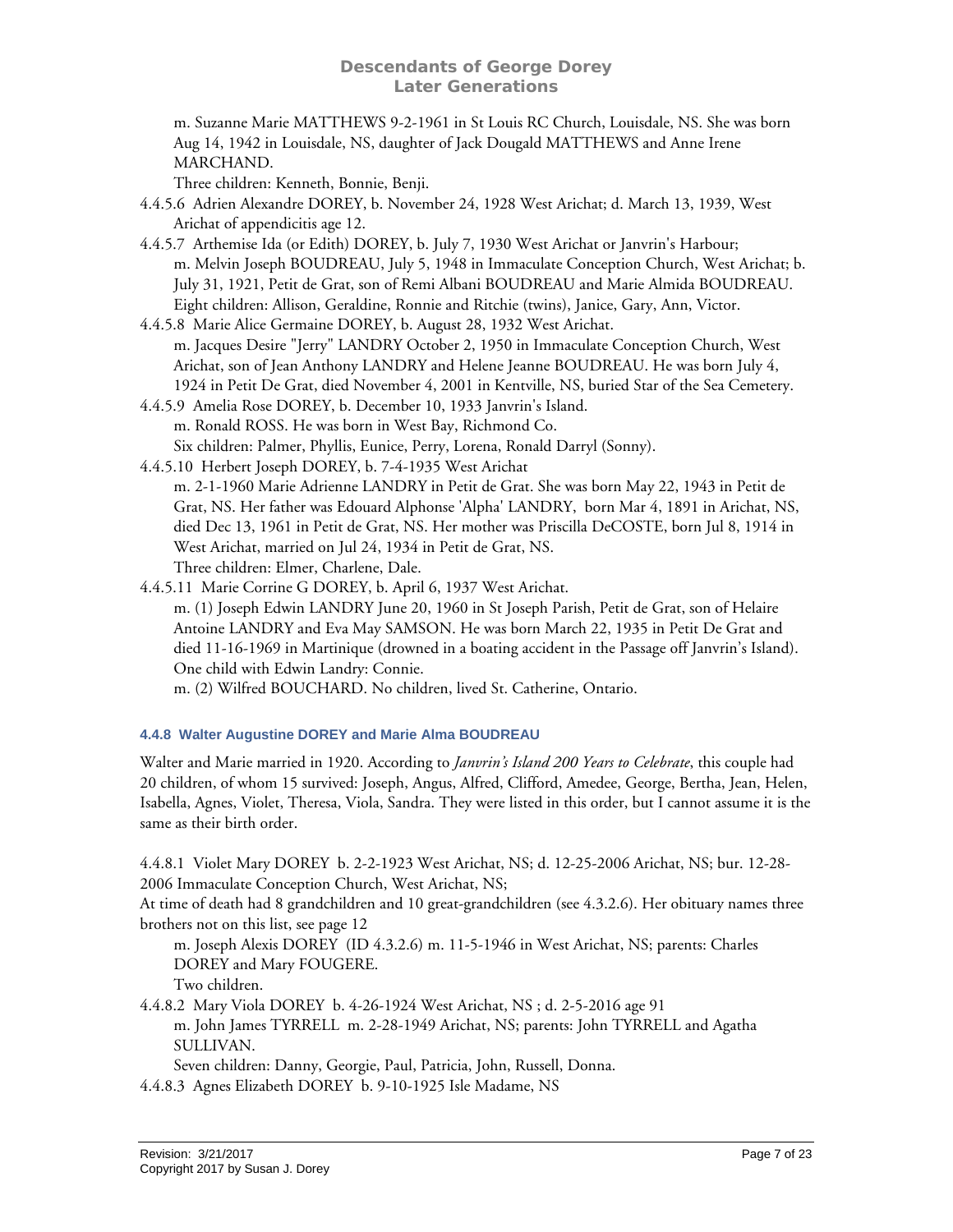m. Narcisse Joseph GOYETCHE b. 3-29-1926 Cape Auget, NS; m. 7-28-1947 West Arichat, NS; d. 2-5-2003 Evanston, NS; parents: Joseph Alphonse GOYETCHE (b. 1888 Cape Auget, NS, d. 1953 Arichat, NS) and Marie (Alexina Rose) BONIN (b. 1883 Cap la Ronde, NS, m. 1910, d. 1956 Arichat, NS). Agnes separared from Narcisse.

Three children: Diane, Robert, and Wanda. Lived Dartmouth.

- <span id="page-7-0"></span>4.4.8.4 Joseph Clifford DOREY b. 11-11-1926 Janvrin Island, NS; d. 4-9-2003 Evanston, NS m1. Patricia Lillian POTTIE b. 1930; parents: Joseph POTTIE and Marcellina FOUGERE. m2. Mary Jane HILL b. Balmoral, NS; m. 2-22-1949 West Arichat, NS; d. 4-19-1993 ; parents: Dan HILL and Mary MacRAE. Sister to Angus and Gordon Hill. MacNEIL family records say Mary Hill DOREY, previously married to Clifford DOREY of Janvrin, re-married Roderick MacNEIL, son of Vincent Alphonse MacNEIL (widower of Marie Adeline DOREY ID 4.3.3) and Elizabeth LeBLANC. This couple had three children.
- 4.4.8.5 Alfred E. DOREY b. abt. 1936 West Arichat, NS; d. 4-20-2006 Evanston, NS m. Patricia Claire McNAMARA d. 3-28-2001 Antigonish, NS; parents: Leo McNAMARA and Catherine McNAMARA.

Four children: Natasha, Denise, Barry.

- 4.4.8.6 Alice Theresa DOREY d. 2-11-1988 West Arichat, NS
	- m. Herman Bennie DOREY (4.1.5.12)
- 4.4.8.7 Isabelle DOREY

m. Henry LeJEUNE abt. 1954; b. West Arichat, NS; d. 2-16-2005 Antigonish, NS. adopted Joey, lived Mulgrave.

- 4.4.8.8 Bertha DOREY b. Janvrins Harbor, NS
	- m. (1) Bert Gilbert SAMSON b. 6-30-1931 Louisdale, NS; d. 6-19-2002 Louisdale, NS

m. (2) Raymond T. BOUDREAU in Toronto, ON; b. 5-28-1924 Louisdale, NS; d. 2-17-1985 Louisdale, NS

Three children with Raymond: Wayne, Paulette, Lisa.

4.4.8.9 Jean Loretta DOREY b. abt. 1943 Janvrin's Harbour, NS; d. 12-28-2006 Evanston, NS; bur. Immaculate Conception Parish Cemetery, West Arichat, NS

m. Gerald Francis HART

Children: Kevin and Derrick.

- Survived by son Kevin.
- 4.4.8.10 Sandra DOREY

m. John CLANCY

*Janvrin's Island 200 Years to Celebrate* reported she was the last child and married David Crittenden. Had two children: Darlene and Roy.

4.4.8.11 George Peter DOREY b. 4-4-1928 West Arichat, NS

m. Doris Elizabeth MacNEIL on 2-6-1956 in West Arichat, NS; see page [5](#page-4-2) 

has son George Alphonse Dorey who is married with son Mathew George Dorey (age 14 in 2009), reported his grandparents had 21 children of whom 15 lived [I have 7-2010 email from George Alphonse]

*Janvrin's Island 200 Years to Celebrate* reported they had 9 children: George, Marlene, Carmella, Marvin, Geraldine, Dale, Roderick, Holly.

4.4.8.x Joseph DOREY

m. Mabel HILL,

had six children: Marie, Ronnie, Lawrence, Glen, Arlene, Alan.

- 4.4.8.x Angus DOREY
	- m. Pearl THORNE

Five children: Kenny, Terry, Kevin, Bruce, Sherry, live in Lower Sackville.

4.4.8.x Amadee DOREY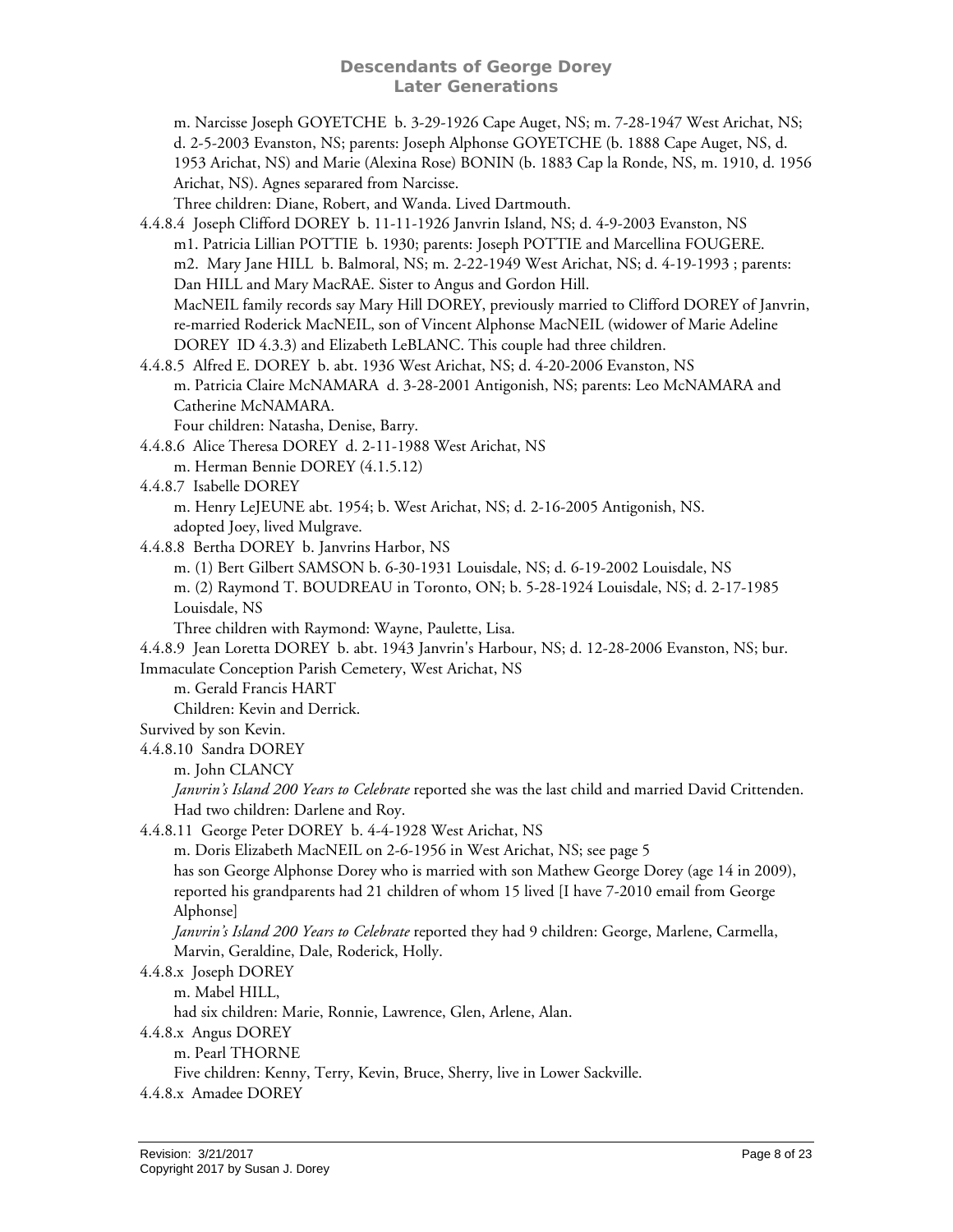m. Patsy TRAINOR, then separated Four children: Barbara, Linda, Tara, Susan. Lived Louisdale. 4.4.8.x Helen DOREY never married

# <span id="page-8-0"></span>**Fifth Generation**

# **4.1.5.1 Peter Wilfred DOARY and Marie Evangeline LANDRY**

- <span id="page-8-1"></span>4.1.5.1.1 Joseph Everett DOARY b. March 09, 1939 m. (1) 9-22-1962 Gudrun Rosemarie NICHTERWITZ in Soest Westphalia, Germany; b. 2-11- 1942 Breslau Silesia, German; d/o Erwin Wilhelm Nichterwitz and Emma Elizabeth Stanczyk
	- m. (2) 10-23-1987 Ruth ROMAIN b. 3-26-1939 Fort Coulonge, Quebec
- 4.1.5.1.2 Roddy DOARY b. February 03, 1942 m. Margaret OWEN b. March 16, 1940 in Seaview, NS; m. July 20, 1963 in St Peter's, NS
- 4.1.5.1.3 Authur DOARY b. December 08, 1943 m. Henrietta GOYETCHE b. February 11, 1950 in River Bourgeois, NS; m. August 12, 1972 in River Bourgeois, NS
- 4.1.5.1.4 Marie Bertha DOARY b. February 26, 1945 in River Bourgeois, NS m. Bruce MOMBOURQUETTE b. September 05, 1938 in Petit de Gras, NS; m. July 25, 1964
- 4.1.5.1.5 Anna Theresa DOARY b. June 26, 1946 in River Bourgeois, NS m. Lee S. EHLER b. March 03, 1945 in Halifax, NS; m. August 20, 1966 in Queensport, NS
- 4.1.5.1.6 Raymond Anthony DOARY b. December 21, 1947 in River Bourgeois, NS
- 4.1.5.1.7 Mary Alice DOARY b. September 28, 1950 in River Bourgeois, NS m. Robert McFETRIDGE b. May 25, 1946; m. August 15, 1970 in River Bourgeois, NS
- 4.1.5.1.8 Mary Claire DOARY b. January 10, 1952 in River Bourgeois, NS m. (1) Alvin MacASKILL
	- m. (2) Harry BOGLE m. May 22, 1971 in St Peter's, NS

# <span id="page-8-2"></span>**4.1.5.5 Corinne Mary DOREY and Lawrence KELLY**

4.1.5.5.1 Granville KELLY b. 1-16-1936 Halifax, NS m. Joan SHERIDAN b. 10-17-1932; m. 1-2-1962 4.1.5.5.2 Carl KELLY b. 6-2-1937 Halifax, NS m. Patricia MERLIN b. 11-15-1946 Halifax, NS; m. 6-5-1971

4.1.5.5.3 Kenneth Lawrence KELLY b. 5-14-1946 Halifax, NS m. Betty REDMOND b. 1946 Halifax, NS; m. 8-24-1967 Halifax, NS m. Jeannette MacDONALD b. 10-3-1942; m. 10-14-1979

# <span id="page-8-3"></span>**4.1.5.6 Marie Margaret Lorraine DOREY and Jack SUTHERLAND**

4.1.5.6.1 Jean SUTHERLAND m. Orville SYMONDS

# <span id="page-8-4"></span>**4.1.5.7 Louise Melvina DOREY and Jack KEMP(S)**

4.1.5.7.1 Karen KEMPS

4.1.5.7.2 Kimberly KEMPS

4.1.5.7.3 Kathy KEMPS

4.1.5.7.4 Mary Ellen KEMPS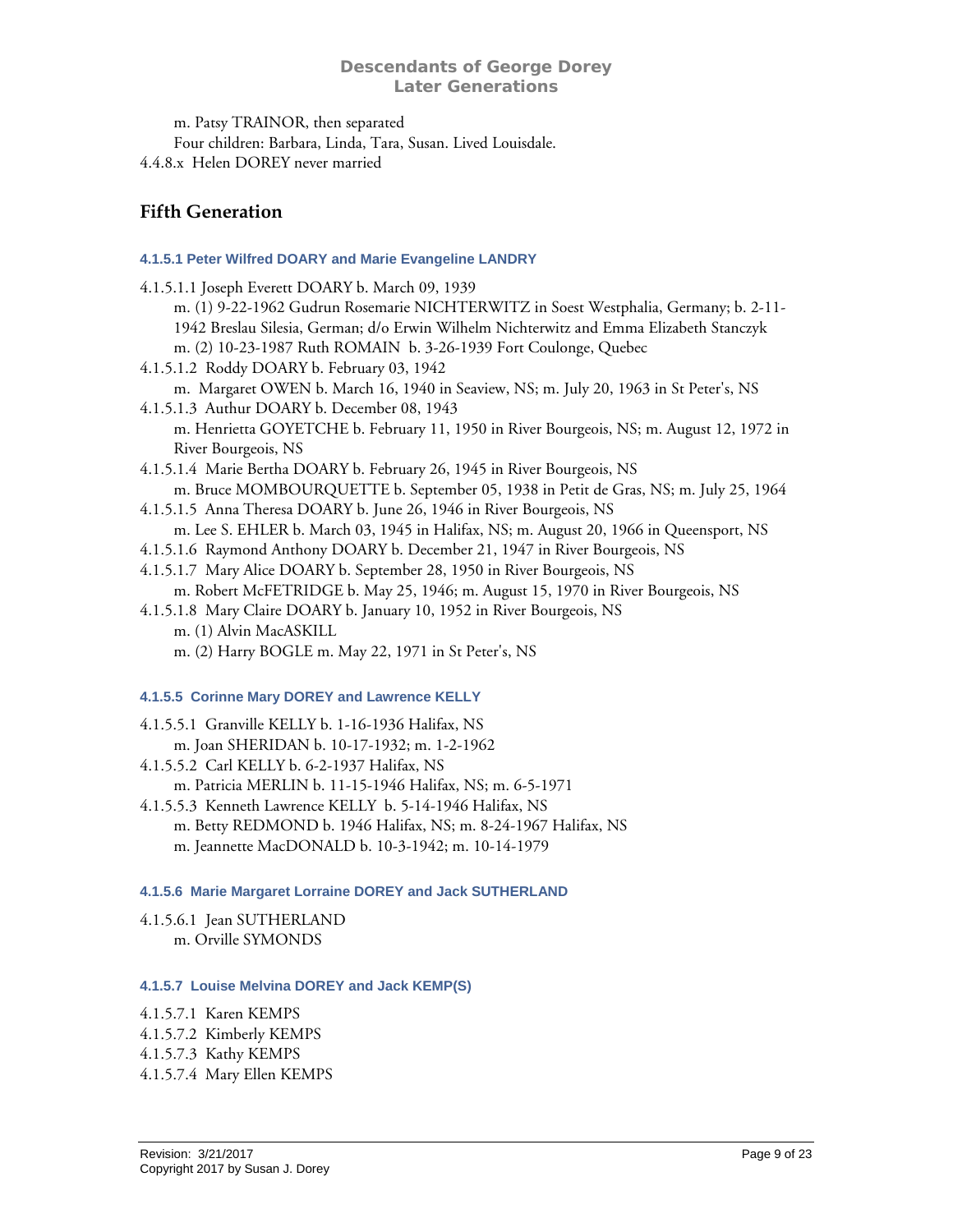#### <span id="page-9-0"></span>**4.1.5.8 Joseph Lee DOREY and Thelma NOLAN**

4.1.5.8.1 Elizabeth DOREY m. Serge LANGLOIS m. Bill O'SULLIVAN b. 7-30-1942; m. 8-21-1992 Melbourne, Australia 4.1.5.8.2 Sheila Ann DOREY b. 7-18-1942 m. John MacNEIL 4.1.5.8.3 Judith Lynn DOREY b. 4-2-1946 m. Gordon ARNOLD 4.1.5.8.4 Philip DOREY b. 8-1-1953 m. Christine HOLMAN 4.1.5.8.5 Steward Murray DOREY m. Janie MOUZAR b. 9-12-1958; m. 7-30-1983 4.1.5.8.6 Karen Jean DOREY b. 10-20-1959

#### <span id="page-9-1"></span>**4.1.5.9 Joseph Leo DOREY and Lena Evangeline SAMSON**

4.1.5.9.1 Dennis DOREY b. 11-19-1947 Halifax, NS m. Ann PICKREM b. Halifax, NS 4.1.5.9.2 David DOREY b. 6-22-1949 4.1.5.9.3 Randy DOREY b. 12-4-1952 m. Lissa KEATING 4.1.5.9.4 Brian DOREY b. 7-6-1957 m. Susanne BREAULT 4.1.5.9.5 Bernard DOREY b. 2-23-1961

4.1.5.9.6 Diane DOREY b. 12-14-1963 m. Sean O'CONNOR

# <span id="page-9-2"></span>**4.1.5.10 Eva May DOREY and James MacDONALD**

4.1.5.10.1 Patricia MacDONALD b. 7-27-1956

# <span id="page-9-3"></span>**4.1.5.12 Herman Bennie DOREY and Alice Theresa DOREY (4.4.8.6)**

DOREY, Herman Bennie - 83, Janvrin's Harbour, passed away Monday, June 5, 2006, in St. Anne Centre, Arichat. Born in Janvrin's Harbour, he was a son of the late Peter John and Bertha (DeCoste) Dorey. He is survived by daughter, Patricia (Huntley) David, Petit de Grat; sons, John, Glace Bay; Duncan (Margaret), Raymond (Patricia) Gerald, Paul, and Jason, all residing in Alberta; sister, Eva MacDonald, Boston; 11 grandchildren and two great-grandchildren. He was predeceased by his wife, Theresa; infant son, David; brothers, Roddie, John, Joseph "Lee", Leo, Fred; sisters, Melvina Kempt, Sylvia Lawless, Alice Sullivan, Coreen Kelly, Margaret Sutherland. Bennie enjoyed playing various musical instruments, dancing and painting. He had a great love for life and will be dearly missed by all. Cremation has taken place. There will be no visitation by request. Mass of Christian Burial for the late Herman Bennie Dorey will be at 3:30 p.m. on Monday in Immaculate Conception Parish Church, West Arichat, with Rev. Bruno Ruel officiating. Burial to follow in the parish cemetery. In lieu of flowers, donations may be made to St. Anne Centre or the charity of your choice. The funeral is under the compassionate care and direction of I.M.L. Funeral Services, Petit de Grat. On-line condolences may be forwarded to the family at: iml@ns.sympatico.ca The Chronicle-Herald/The Mail-Star

Published: June 10, 2006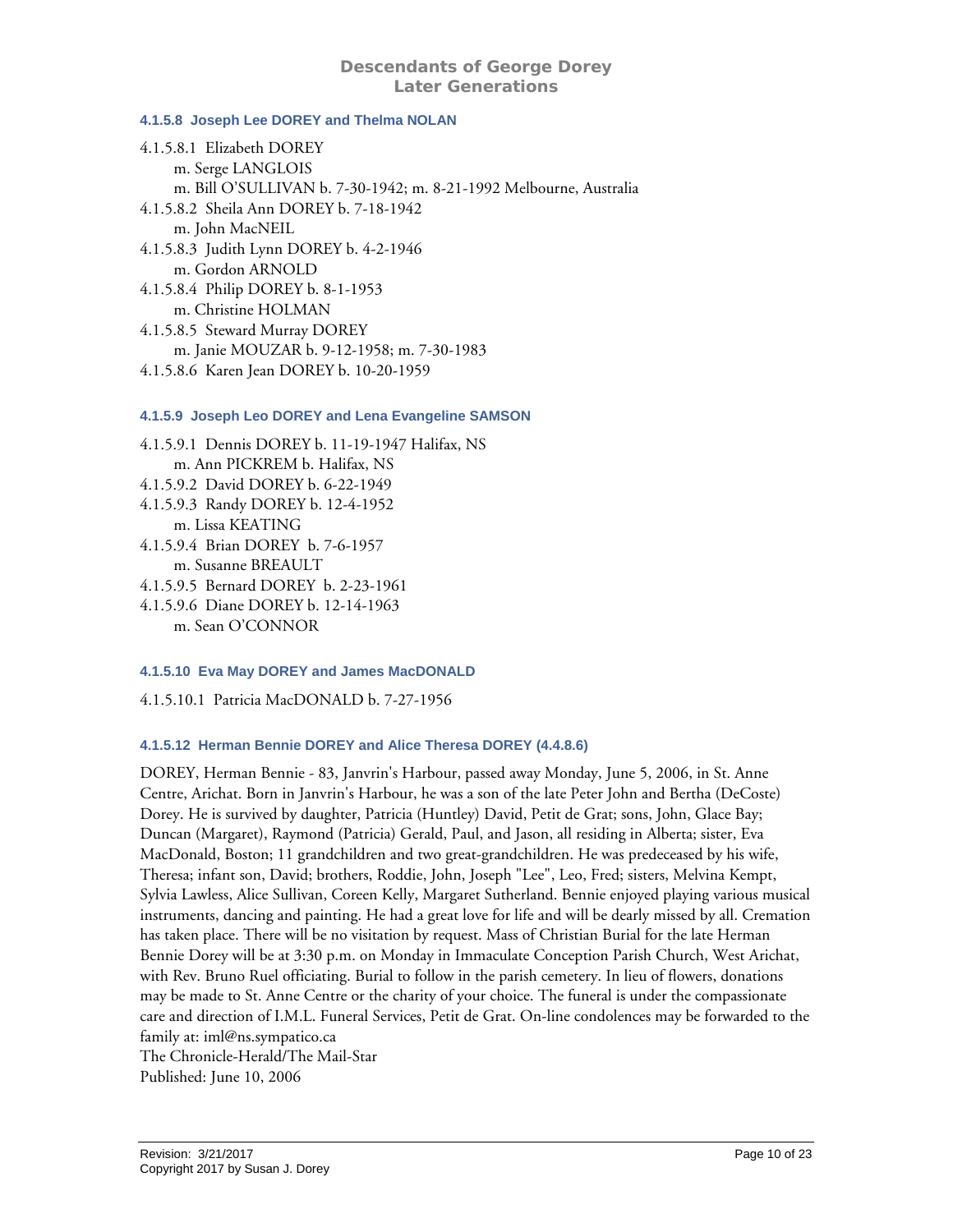- 4.1.5.12.1 John Andrew DOREY b. 1953 m. Yvonne DOYLE
- 4.1.5.12.2 Mary Patricia DOREY b. 1954 Petit de Grat, NS m. David HUNTLEY
- 4.1.5.12.3 Joseph Raymond DOREY b. 1958; 2007 lives Calgary, Alberta m. Cindy SCHALTZ
- 4.1.5.12.4 Jerry DOREY
- 4.1.5.12.5 David DOREY died at 8 months
- 4.1.5.12.6 Duncan Peter DOREY
- m. Margaret DUSHENSKI
- 4.1.5.12.7 Paul DOREY
- 4.1.5.12.8 Jason DOREY; lives Janvrin's Island (2015).
- 4.1.5.12.9 Jane DOREY died at birth

# <span id="page-10-0"></span>**4.3.2.1 Joseph Alphonse DOREY and Mary Florence FOREST**

DOREY, Joseph Alphonse - 90, West Arichat, Richmond County, died October 23, 1994, in Strait Richmond Hospital, Evanston. Born in West Arichat, he was a son of the late George C. and Mary Alma (Fougere) Dorey. He is survived by a daughter, Germaine (Mrs. David DeRoche), Halifax; two sons, John, Curtis, both of West Arichat; five sisters, Mrs. Lena Girroir, Mrs. Laura Gerard, both of West Arichat; Mrs. Virginia Joyce, Mrs. Mary Fougere, both of Louisdale; Mrs. Martha Murphy, Seattle, Wash.; six brothers, Edmund, Willie, Alexis, Walter, Albert, all of West Arichat; Wilfred, Halifax; five grandchildren; eight great-grandchildren. He was predeceased by his wife, the former Flora M. Forest; an infant sister. Visitation will be 2-4, 7-9 p.m. today in C.H. Boudreau Funeral Home, Arichat. Funeral will be 11 a.m. Tuesday in Immaculate Conception Church, West Arichat, Rev. Conrad Girroir officiating. Burial will be in parish cemetery. Donations may be made to Canadian Diabetes Association or any charity.

The Chronicle-Herald/The Mail-Star Published: 10/24/94

DOREY, Flora Mary - 85, St. Anne Community & Nursing Care Centre, Arichat, Richmond County, formerly of West Arichat, died June 14, 1993, in the centre. Born in West Arichat, she was a daughter of the late Joseph and Celina (Clorey) Forrest. She is survived by her husband, Joseph Alphonse, West Arichat; daughter, Mrs. Germaine DeRoche, Halifax; two sons, Curtis, John, both of West Arichat; sister, Lena (Mrs. Freddie Boucher), Arichat; five grandchildren; eight great-grandchildren. She was predeceased by two sisters, Rose, Louise; brother, Emile. Visitation will be 2-4, 7-9 p.m. today in C.H. Boudreau Funeral Home, Arichat. Funeral will be 11:00 a.m. Thursday in Immaculate Conception Church, West Arichat, Rev. Joseph Cote officiating. Burial will be in parish cemetery. Donations may be made to St. Anne Community & Nursing Care Centre. The Chronicle-Herald/The Mail-Star

Published: 06/16/93

4.3.2.1.1 John Joseph DOREY born Mar 12, 1932 West Arichat, NS. 4.3.2.1.2 Marie Germaine DOREY born Dec 25, 1935 West Arichat, NS. 4.3.2.1.3 Curtis Joseph DOREY born Jun 25, 1948 West Arichat, NS.

#### <span id="page-10-1"></span>**4.3.2.4 Marie Alvina (Lena) Marie DOREY and William GERRIOR**

October 10, 2000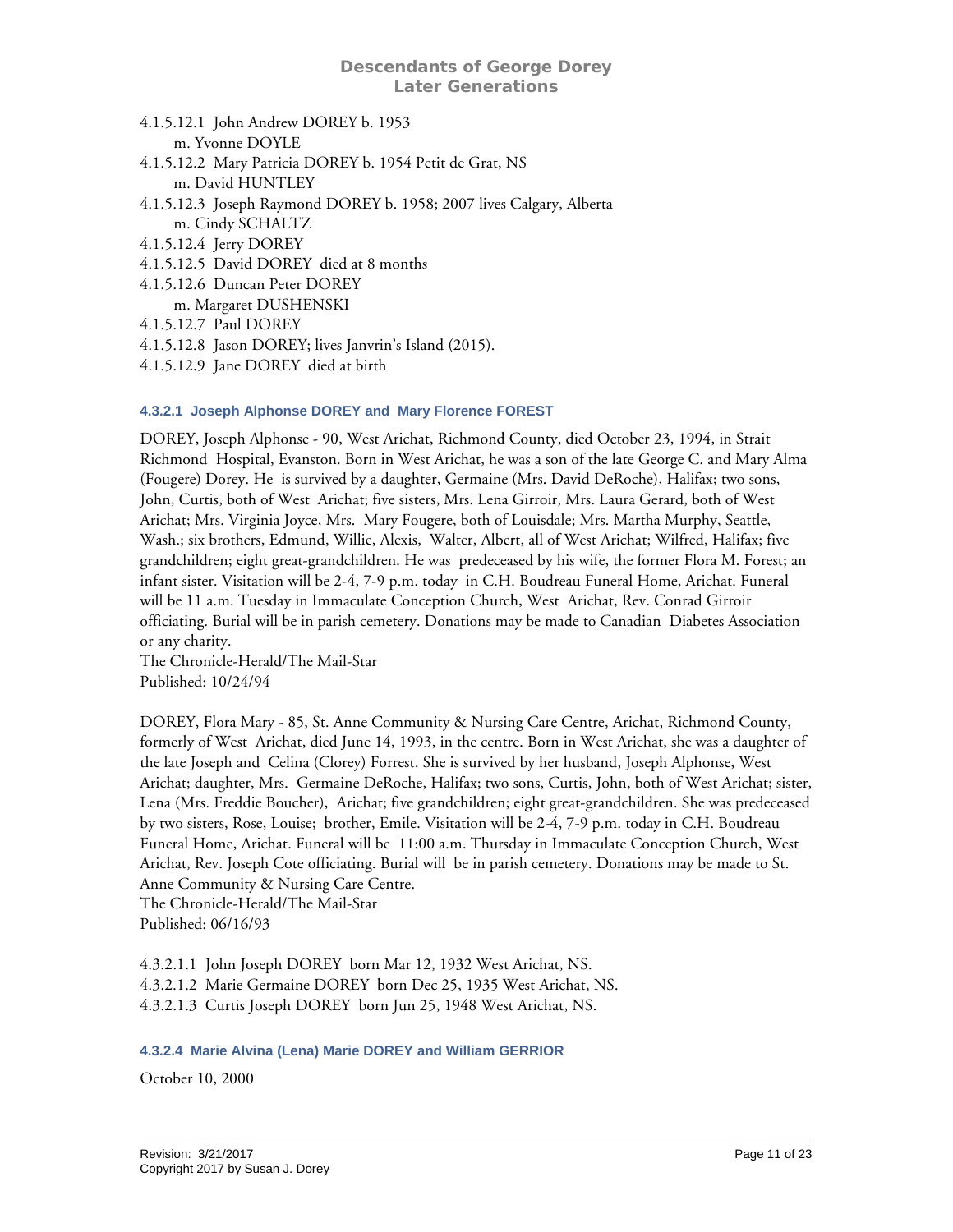GIRROIR, Lena Marie - 91, Arichat, Richmond Co., formerly of West Arichat, died October 8, 2000, at her residence in St. Anne Community and Nursing Care Centre, Arichat. Born in West Arichat, she was a daughter of the late George and Alma (Fougere) Dorey. Surviving are sisters, Laura Gerard, West Arichat; Virginia Joyce, Louisdale; Martha Murphy, Seattle Washington; Alexina Margotte, Halifax; brothers, Alexie, Willie, Albert, West Arichat; Wilfred, Halifax. She was predeceased by her husband, Willie Girroir; sister, Mary Fougere; brothers, Edmund, Joe, Walter. Visitation 7-9 p.m. today and Wednesday 2-4, 7-9 p.m., both in C.H. Boudreau Funeral Home, Arichat. Funeral mass 10 a.m. Thursday in Immaculate Conception Catholic Church, West Arichat, Rev. Conrad Girroir officiating, assisted by Rev. Ruel Bruno. Burial in Immaculate Conception Parish Cemetery. Donations to the Canadian Diabetes Association, St. Anne Community and Nursing Care or the Strait Richmond Hospital Palliative Care.

#### <span id="page-11-0"></span>**4.3.2.5 Laura Mary DOREY and Walter GERARD**

#### Laura M. Gerard passes away at 102

GERARD, Laura Mary - Age 102, West Arichat, passed away at her home in West Arichat on July 18, 2013. Born in Janvrin's Harbour, she was the daughter of the late George and Alma (Fougere) Dorey. She is survived by her daughters, Anna Boudreau (Rudolph), Petit De Grat, Zilda Gerard, West Arichat, Margaret Samson (Paul), St. Mary's; son, Ronald, and daughter Margaret Bourgeois both of West Arichat; 14 grandchildren; 27 great grandchildren and 6 great-great grandchildren; West Arichat. She was predeceased by her husband, William Walter; son, George; daughter-in-law Zita. Visitation will take place at C.H. Boudreau Funeral Home in Arichat on Wednesday, July 24, 2013 from 6 - 9pm. Funeral Mass will be offered on Thursday morning July 25th at 11 in the Immaculate Conception Church, West Arichat with Rev. Andrew Gillies officiating. Burial to be held at a later date. Memorial donations can be made to the Immaculate Conception Church Fund or to St. Anne Community & Nursing Care Centre. Funeral arrangements are entrusted to C.H. Boudreau Funeral Home in Arichat

# <span id="page-11-1"></span>**4.3.2.6 Joseph Alexis DOREY and Violet Mary DOREY (ID 4.4.8.1)**

DOREY, J. Alexis - 94, Arichat, formerly of West Arichat, passed away at his residence in St. Anne Community & Nursing Care Centre, Arichat, on May 17, 2007. Born in West Arichat, he was a son of the late George and Mary Alma (Fougere) Dorey. He was a local Meat Cutter for 30 years, traveling all over the communities of Louisdale and Isle Madame. He is survived by daughters, Brenda Boudreau (Adolphe), Arichat, and Jeannette Jeffrey, West Arichat; sisters, Laura Gerard, West Arichat; Martha Murphy, Seattle, Wash., and Alexina Marcotte, Lower Sackville; eight grandchildren, 10 greatgrandchildren. He was predeceased by his wife, Mary Violet (Dorey) Dorey; sisters, Mary Fougere, Lena Gerroir, Virginia Joyce; brothers, Edmund, Joe, Wilfred, Albert, Willie and Walter. Visitation will be held this evening from 7-9 p.m. and Sunday from 2-4 and 7-9 p.m. in C.H. Boudreau Funeral Home, Arichat. A Mass of Christian Burial to celebrate the life of Alexis will be held Monday, May 21 at 10 a.m. in Immaculate Conception Church, West Arichat, with Rev. Gary MacPherson officiating, burial to follow in Immaculate Conception Parish Cemetery, West Arichat. Memorial donations can be made to the Canadian Diabetes Association or to the Canadian Cancer Society. Funeral arrangements are entrusted to C.H. Boudreau Funeral Home, Arichat. On-line condolences can be sent to the family at: www.chboudreau.com

<span id="page-11-2"></span>4.3.2.7.1 Brenda Anne DOREY b. 3-25-1948 West Arichat, NS.

m. Joseph Adolphe Placide BOUDREAU on 1-18-1969 West Arichat, NS; b. 1946.

4.3.2.7.2 Jeannette DOREY b. 3-5-1950 West Arichat, NS.

m. Andrew JEFFREY on 8-14-1971 West Arichat, NS; b. 3-27-1948 Louisdale, NS.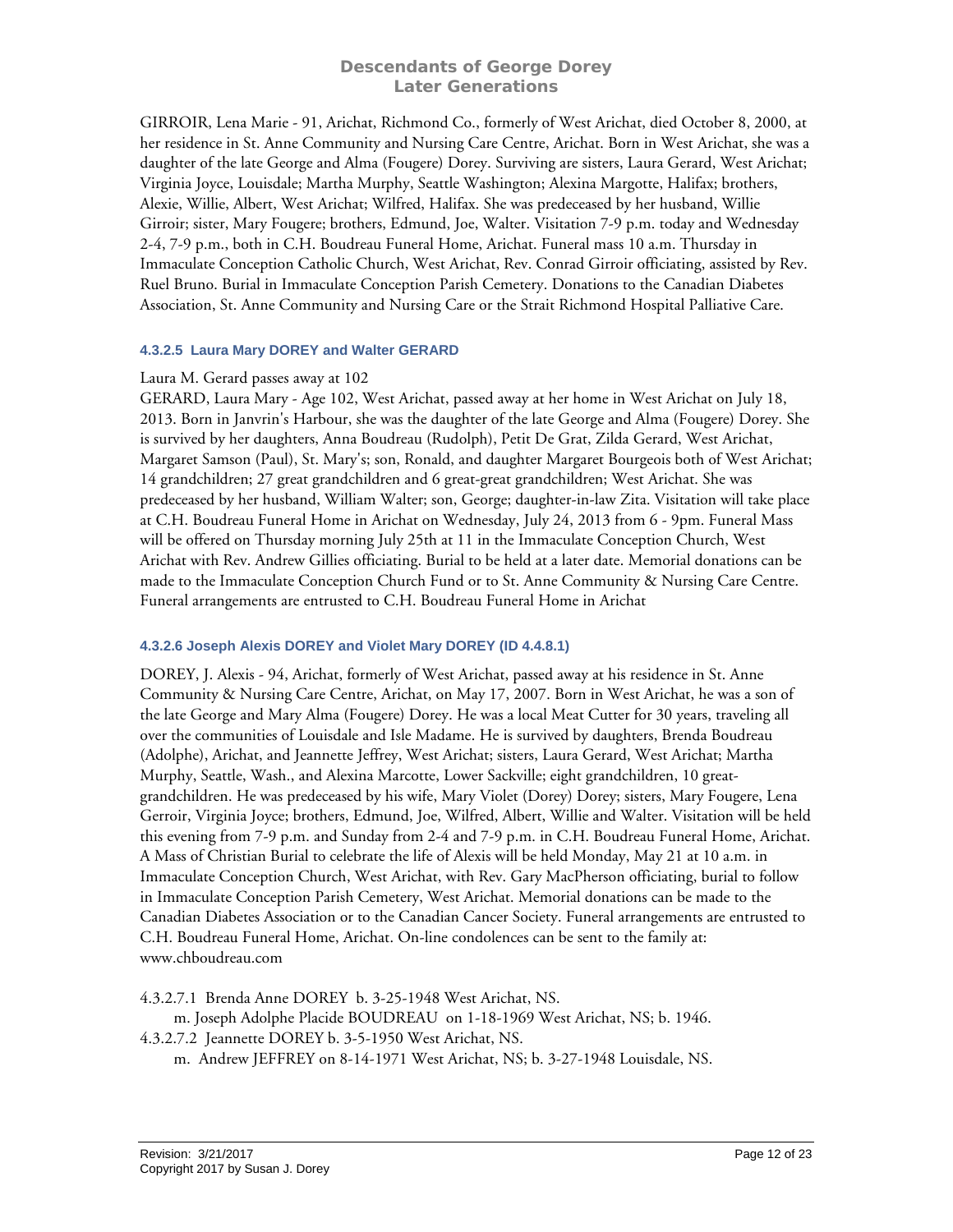# <span id="page-12-0"></span>**4.3.2.7 William Albert DOREY and Evelyn Mary COVIN**

#### Obituary for Evelyn Mary Dorey

Dorey, Evelyn Mary, 93, West Arichat, passed away at the Strait Richmond Hospital in Evanston on December 24, 2010. Born in West Arichat, she was the daughter of the late Peter and Emily Ann (Fougere) Covin. Evelyn is survived by her daughters, Violet Bonin (Leon), Kathleen Dorey, Evangeline Dorey, Zita Boudreau, (Thomas) all of West Arichat; sons, Joseph (Jane), Port Hawkesbury, Ambrose, Arthur, Thelma (Betty), Raymond (Amanda), David (Ann) all of West Arichat; twenty grandchildren; nineteen great-grandchildren; three great-great- grandchildren; sisters, Priscilla Covin, Montreal, Lottie Shaheen, Sydney, Violet Pitts (Oakley), West Arichat; brother, Rudolph Covin (Mary), West Arichat. She was predeceased by her husband, William Albert, three grandchildren; sisters, Laura, Evangeline; brothers, Leo, Ernest, Amedee, Harold. Visitation will be held Monday from 2 - 9pm in C.H. Boudreau Funeral Home, Arichat. Funeral Mass will be held Tuesday morning at 11 am in the Immaculate Conception Church, West Arichat, officiated by Rev Duaine Devereaux. Burial will follow in the Immaculate Conception Parish Cemetery, West Arichat. Memorial donation can be made to the Strait Richmond Hospital Palliative Care Society or to St. Anne Community & Nursing Care Centre, Arichat.

- 4.3.2.7.1 Violette Marie DOREY born Oct 6, 1940 West Arichat, NS;
	- m. Leon Joseph BONIN on Dec 27, 1958 West Arichat, NS.
	- m. Edward Thomas FORGERON on Jun 17, 1963 West Arichat, NS.
- 4.3.2.7.2 Marie Kathleen DOREY born Dec 8, 1941 West Arichat, NS;
- m. Edward Thomas FORGERON on Jun 17, 1963 West Arichat, NS.
- 4.3.2.7.3 Joseph George DOREY born Jul 9, 1944 West Arichat, NS.
	- m. Jane MacNEIL. She was the daughter of David Murdock MacNeil and Marie Florence MacNeil.
- 4.3.2.7.4 Ambrose Joseph DOREY born Aug 24, 1945 West Arichat, NS.
- 4.3.2.7.5 Arthur Joseph DOREY born Jun 29, 1949 West Arichat, NS.
- 4.3.2.7.6 Marie Evangeline DOREY born Apr 3, 1951 West Arichat, NS.
- 4.3.2.7.7 Zita Marie DOREY born Jan 5, 1953 West Arichat, NS.
- 4.3.2.7.8 Thelma Joseph DOREY born Mar 8, 1955 West Arichat, NS.
- 4.3.2.7.9 Raymond Joseph DOREY born Jul 30, 1956 West Arichat, NS.
- 4.3.2.7.10 David Joseph DOREY born Jul 14, 1962 West Arichat, NS.

C.H. Boudreau Funeral Hone

- Oct 19, 2016
- Full Name: Arthur Joseph Dorey (4.3.2.7.5)
- Date of Birth: Wednesday, June 29th, 1949
- Date of Death: Monday, October 17th, 2016

It is with heavy hearts that the family of Arthur Joseph Dorey, age 67, of West Arichat, announces his sudden passing on October 17, 2016 at his home in West Arichat. Born in Arichat, he was the son of the late William Albert and Evelyn (Covin) Dorey. Arthur truly enjoyed making people laugh and loved life to the fullness. Most of his good times were had in his shed, playing cards and having a beer He will be sadly missed by his daughters, Brittany (fiancée, Cody Pardy), Arichat and Cindy, West Arichat; brothers, Joseph (Jean), Port Hawkesbury, Ambrose, Port Royal, Thelma (Betty), and Raymond (Amanda) both of West Arichat; sisters, Kathleen Dorey and Evangeline (Leonard) Lavandier, both of West Arichat, Zita Boudreau, Violet Bonin, both of Port Royal and sister-in-law Ann (David). He will especially be missed by the love of his life and the mother of his children, Collette Dorey; many nieces, nephews, Godchildren and friends. Besides his parents, Arthur was predeceased by his brother David and nephew, Robert. Cremation has taken place. There will be no visitation per request. Funeral Mass will be celebrated in Our Lady of Assumption Church in Arichat on Monday afternoon, October 24th at 2:00 p.m. with Rev. Doug MacDonald officiating. Burial to take place in the Immaculate Conception Cemetery in West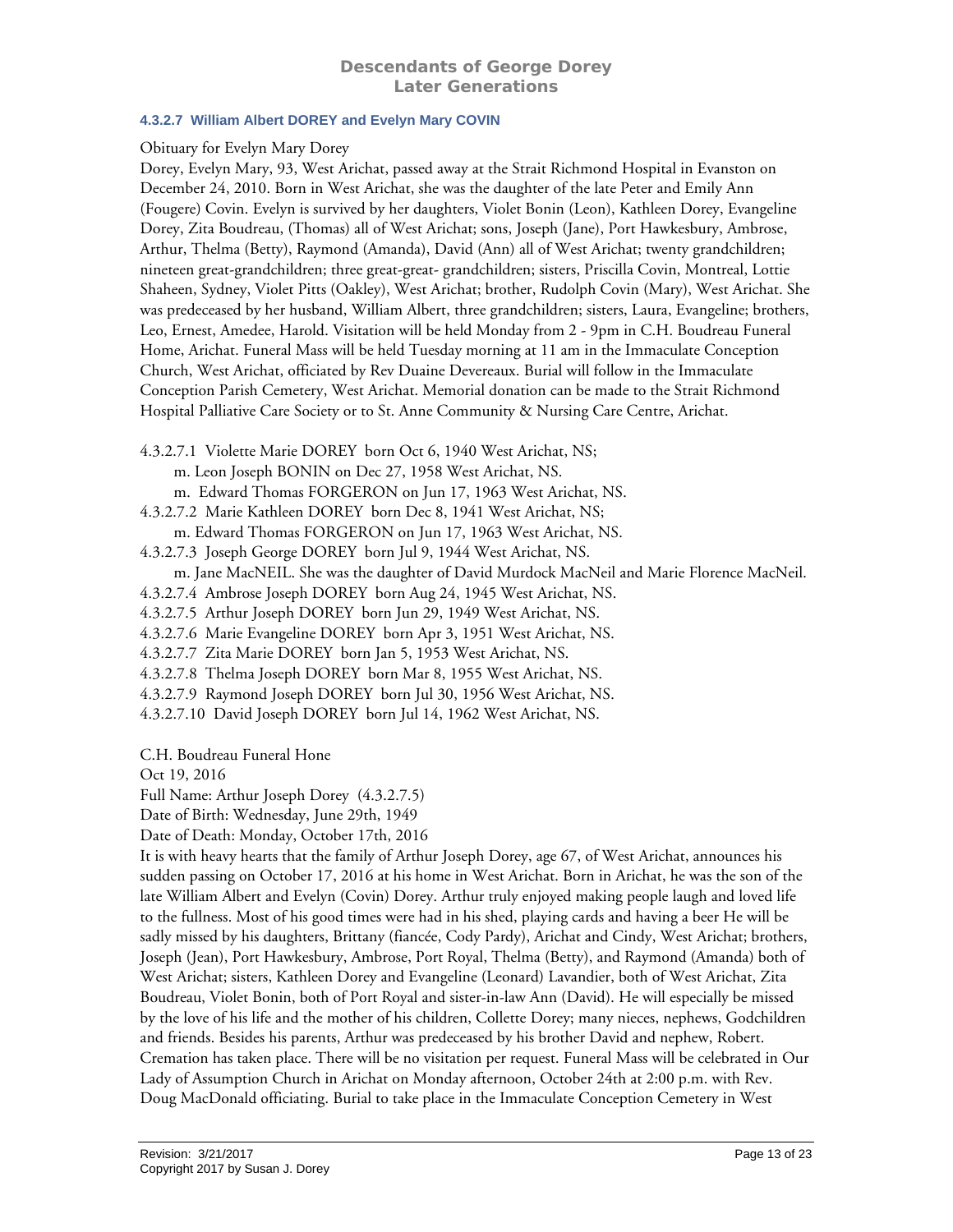Arichat at a later date. Memorial donations may be made to the family. Funeral arrangements are entrusted to C. H. Boudreau Funeral Home in Arichat. To send words of comfort to the family or to light a candle in memory or Arthur please visit, www.chboudreau.com

# <span id="page-13-0"></span>**4.3.2.8 Marie Virginie DOREY and Raymond Joseph JOYCE**

4.3.2.8.1 Yvonne Marie JOYCE born Oct 18, 1937 Louisdale, NS.

4.3.2.8.2 Rudolph JOYCE born Feb 1939 Louisdale, NS; died Aug 1, 1939 Louisdale, NS.

4.3.2.8.3 Rudolph Joseph JOYCE born Jul 18, 1940 Louisdale, NS; died Jul 5, 2005 Sackville, NS.

m. Diane Therese BOUDREAU on Nov 26, 1960 Arichat, NS.

4.3.2.8.4 Gerald Felix JOYCE

#### <span id="page-13-1"></span>**4.3.2.9 Joseph Walter DOREY and Mary Evelyn FORGERON**

DOREY, Walter Joseph - 82, West Arichat, died October 24, 1999, in the Cape Breton Regional Hospital. Born in West Arichat, he was a son of the late George and Alma (Fougere) Dorey. Surviving are daughters, Shirley LeBlanc, Suzanne Boudreau, Arichat; Claire, Darlene Dorey, Lucy Petippas, West Arichat; sons, Leon, Leonard, Paul, West Arichat; sisters, Mary, Lena, Arichat; Virginia, Louisdale; Laura, West Arichat; Alexina, Halifax; Martha, Washington, D.C.; brothers, Wilfred, Halifax; Willie, Alexie, Albert, West Arichat; 22 grandchildren; six great-grandchildren. He was predeceased by his wife, Evelyn; brothers, Joe, Edmond, one in infancy. Cremation has taken place. Funeral 2 p.m. Saturday, in Immaculate Conception Church, West Arichat, Rev. Ivan Loignon officiating. Burial of cremains to follow in parish cemetery. Donations to The Kidney Foundation or any charity. Arrangements have been entrusted to IML Funeral Home, Petit de Grat. The Chronicle-Herald/The Mail-Star

Published: 10/26/99

4.3.2.9.1 Leon DOREY 4.3.2.9.2 Shirley DOREY m. LeBLANC 4.3.2.9.3 Paul DOREY 4.3.2.9.4 Leonard Curtis Joseph DOREY, b. 6-21-1953 West Arichat m. Patsy BRIAND; daughter of Leonard J. Briand (b. abt. 1925 Pondville, d. 3-26-2008 Evanston, NS) and Eleanor Broudrea 4.3.2.9.5 Suzanne DOREY m. BOUDREAU 4.3.2.9.6 Lucy DOREY m. PETITPAS 4.3.2.9.7 Claire DOREY 4.3.2.9.8 Darlene DOREY

#### <span id="page-13-2"></span>**4.3.2.10 Wilfred Charles DOREY and Violet Mary LeBLANC**

Wilfred Charles moved to Halifax from West Arichat in the early 1940s. There he met and married his wife.

- 4.3.2.10.1 Cynthia Marie DOREY, lives in Rockingham, NS m. Blair PARSONS.
- 4.3.2.10.2 Thomas Joseph George DOREY, b. 1945 Halifax, NS. Moved to Toronto, Ontario in 1967. m. Antonia Marie HOCKEY, b. 1946 in Jetjun, Malta and immigrated to Canada in 1952.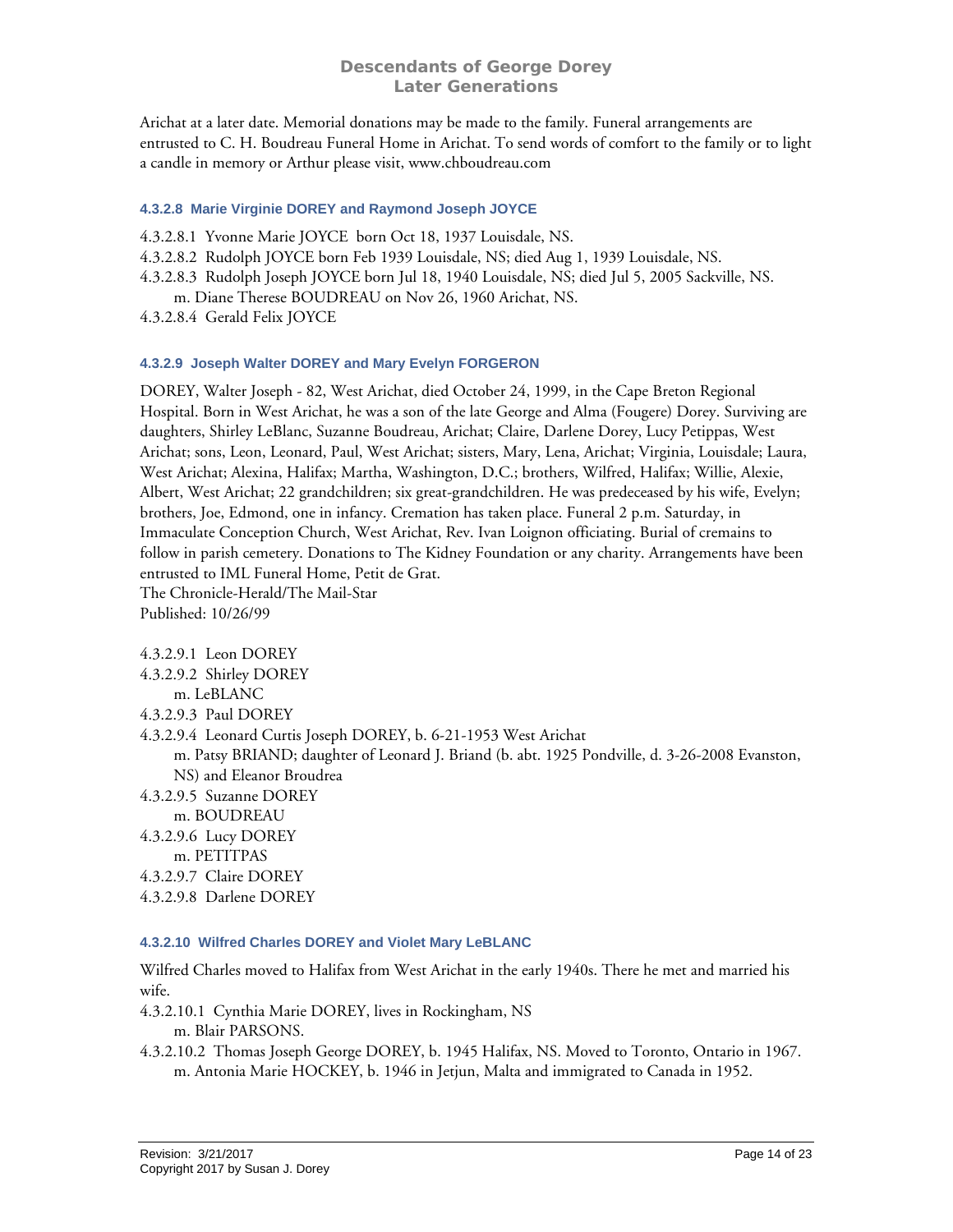September 27, 1920 - December 30, 2011

**Obituary** 

Dorey, Violet "Vi" Mary 91 Halifax passed away December 30, 2011 in Melville Lodge. Born in West Arichat, she was a daughter of the late Thomas and Louise LeBlanc. She and her late husband Wilfred had a very special and loving relationship. Vi had the ability to make everyone around her smile, laugh and enjoy the basic values in life which really matter. In addition to being a devoted wife, mother and grandmother, she was very proud of her children and grandchildren and their accomplishments in life. She enjoyed baking, listening to Irish music and spending time with family and friends. Her warm personality enriched the lives of those...

Obituary.Dorey, Violet "Vi" Mary 91 Halifax passed away December 30, 2011 in Melville Lodge. Born in West Arichat, she was a daughter of the late Thomas and Louise LeBlanc. She and her late husband Wilfred had a very special and loving relationship. Vi had the ability to make everyone around her smile, laugh and enjoy the basic values in life which really matter. In addition to being a devoted wife, mother and grandmother, she was very proud of her children and grandchildren and their accomplishments in life. She enjoyed baking, listening to Irish music and spending time with family and friends. Her warm personality enriched the lives of those around her. Surviving her are her daughter Cindy (Blair) Parsons; Halifax, son Tom (Toni) Dorey; Toronto, grandchildren Scott Dorey, Mike Dorey, Christine Miners, Adam Parsons and Anna Parsons. There are also 4 great-grandchildren, and many nieces and nephews. Vi was predeceased by her husband Wilfred, brothers and sisters Willard LeBlanc, Rose Arsenault, Henry LeBlanc, Lucy LeBlanc, and Minnie LeBlanc. Visitation will be 7-9pm, Tuesday January 3, 2012 at J.A. Snow Funeral Home, 339 Lacewood Dr. Halifax, (902-455-0531). Funeral Service will be held Wednesday January 4,2012 at 10:30 am in Saint Benedict Church, 45 Radcliffe Dr. The family would like to thank Melville Lodge for their care compasson and friendship shown to Vi and family over the last 6 Years.

Donations may be made to Melville Lodge, 50 Shoreham Lane Halifax, NS .To send or read a condolence please visit: www.jasnowfuneralhome.com

# **4.3.2.14 Mary Viola DOREY and James TYRELL**

<span id="page-14-0"></span>C.H. Boudreau Funeral Home February 6, 2016 Full Name Viola Mary Tyrrell (Dorey) Date of Birth: Thursday, April 24th, 1924 Date of Death: Friday, February 5th, 2016 TYRRELL (DOREY), Mary Viola - Age 91, of Arichat, passed away peacefully February 5, 2016, in the Strait Richmond Hospital, Lower River. Born in Janvrin's Island, she was the daughter of the late Augustin (Gus) Dorey and Mary Alma Boudreau. Viola was survived by her brothers George, Amédée and Angus; sisters Bertha and Sandra; sons Danny(Sheila), George, Paul(Lorna), John(Donna), Russell; daughters Patricia(Dan) and Donna(Tim); several grandchildren and great grandchildren. She was predeceased by her husband James and numerous siblings. Cremation has taken place. A private service will be held at a later date. In lieu of flowers, donations can be made to the Canadian Cancer Foundation. The family would like to acknowledge and thank the caregivers at the Strait Richmond Hospital, St. Anne's Centre, Arichat, and the Cancer Centre of the Cape Breton Regional Hospital, Sydney. Funeral arrangements are entrusted to C.H.Boudreau Funeral Home in Arichat. To send words of comfort to the family or to light a candle in memory of Viola, please visit, www.chboudreau.com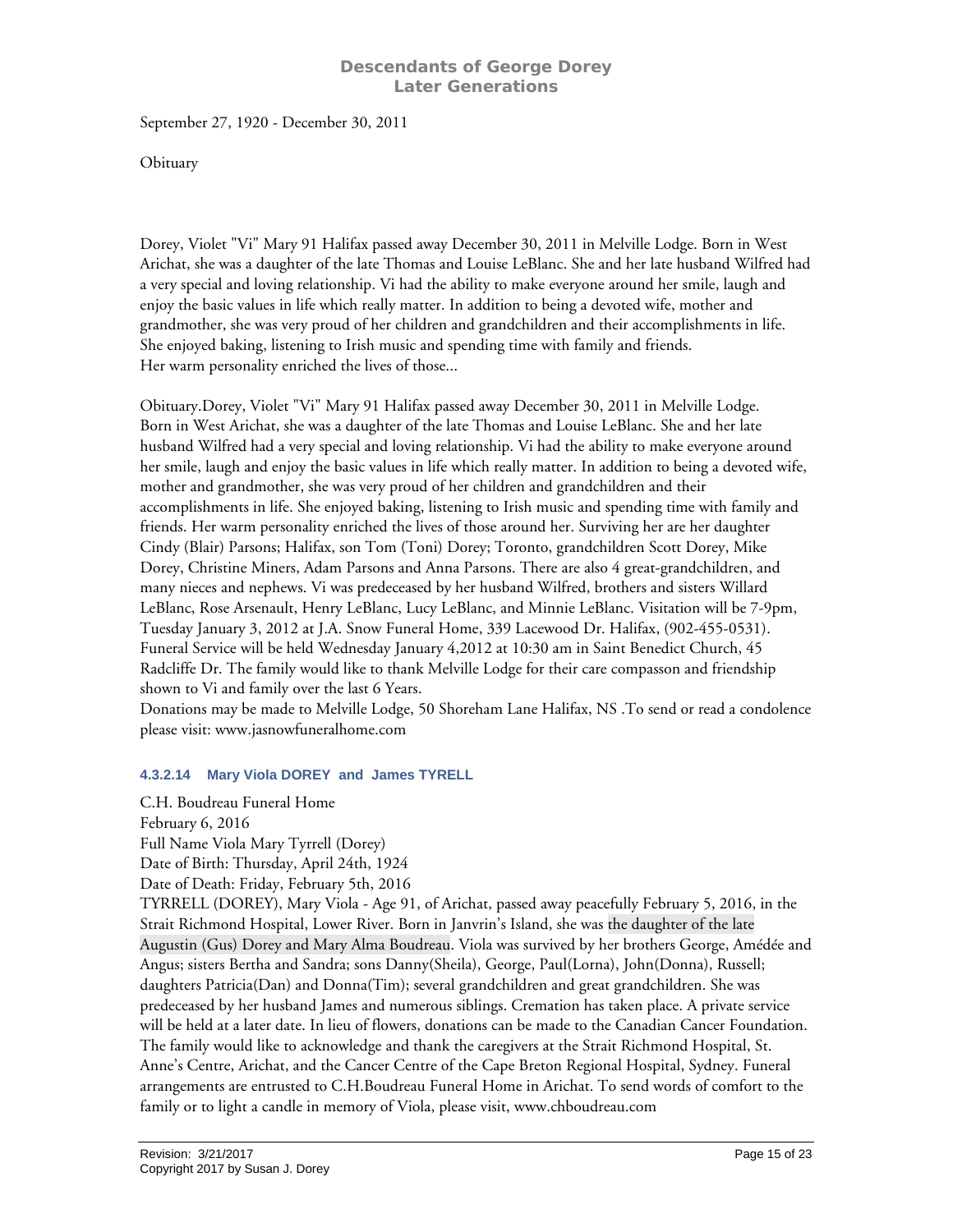# <span id="page-15-0"></span>**4.3.3.5 David Murdoch MacNEIL and Mary Florence MacNEIL**

The Chronicle-Herald/The Mail-Star Published: 06/09/97

MacNEIL, David Murdock - 77, Port Hawkesbury, died June 8, 1997, in Strait Richmond Hospital, Evanston. Born in Janvrin Island, Richmond Co., he was a son of the late Alphonse and Minnie (Dorey) MacNeil. He was a veteran of the Second World War, having served in the Merchant Marines, and was a retired fisherman. He was a member of St. Joseph's Church, Port Hawkesbury, and Royal Canadian Legion, Branch 43, Port Hawkesbury. Surviving are his wife, the former Marie MacNeil; daughters, Anna Marie (Mrs. Joseph Samson), West Arichat; Jane (Mrs. Joseph Dorey), Veronica (Mrs. Donald San Cartier), Port Hawkesbury; Darlene (Mrs. Louis Boudreau), Arichat; son, Wayne, Arichat; sisters, Gertrude (Mrs. A. Pauquette), Pictou; Mrs. Katherine Boudreau, Soldiers Cove; Florence (Mrs. L. Farrell), Caledonia Mills; Anita (Mrs. H. Tate), Grosvenor; Doris (Mrs. G. Dorey), Janvrin Island; Mamie (Mrs. H. Sampson), Sampsonville; Margaret (Mrs. N. Fougere), Annie May (Mrs. R. Savoie), Petawawa, Ont.; brother, Patrick, Caledonia Mills; six grandchildren; two great-grandchildren. He was predeceased by his stepmother, Elizabeth; sisters, Loretta, Clara, Mary, Martha Jane; brothers, Vincent, Roddie;

grandson, Adam San Cartier. Visitation 2-4, 7-9 p.m. today and Tuesday in Dennis Haverstock Funeral Home, Port Hawkesbury. Funeral 11 a.m. Wednesday in St. Joseph's Church, Rev. Bill Burke officiating. Burial in parish cemetery.

4.3.3.5.1 Anna Marie MacNEIL, b. 1982 Janvrin's Island

m. Joseph Ralphael SAMSON

4.3.3.5.2 Martha Jane MacNEIL

m. Joseph DOREY (4.3.2.7.3)

- 4.3.3.5.3 Darlene MacNEIL
	- m. Louis BOUDREAU
- 4.3.3.5.4 Murdock John Wayne MacNEIL, b. abt. 1956 Antigonish; d. 2-26-2011 Arichat m. Linda Marie DeCOSTE

4.3.3.5.5 Karen Veronica MacNEIL m. Donald SanCARTIER

# <span id="page-15-1"></span>**4.3.4.1 Sabine Rose DOREY and Gaston FOUGERE**

4.3.4.1.1 Irene FOUGERE m. Frank DeCOSTE. 4.3.4.1.2 Patrick FOUGERE

# <span id="page-15-2"></span>**4.3.4.7 Joseph Henry DOREY and Mary Marguerite BABIN**

DOREY, Joseph Henry - 68, St. Anne Community and Nursing Care Centre, Arichat, Richmond County, formerly of West Arichat, died November 23, 1992, in the home. Born in Janvrin Harbour, Richmond County, he was a son of the late Fred and Virginia (Boudreau) Dorey. He was employed with Richmond County Municipality Dump Site for 19 years until retirement. He is survived by his wife, the former Mary Margaret Babin; five daughters, Colleen, Colette, both at home; Julia Anne, Edna (Mrs. John LeJeune), both of West Arichat; Nancy (Mrs. Blair Britten), Arichat; three sons, Clarence, Yarmouth, Mass.; Tommy, Ivan, both at home; three sisters, Rose (Mrs. Gus Fougere), West Arichat; Irene (Mrs. Jimmie Earle), Halifax; Florence (Mrs. Yves Dinet), Ottawa; two brothers, Francis, Barnstable, Mass.; Ernest, West Arichat; seven grandchildren. He was predeceased by three brothers, Dominique, Elias, Clarence. The body is in C.H. Boudreau Funeral Home, Arichat, visiting 2-4, 7-9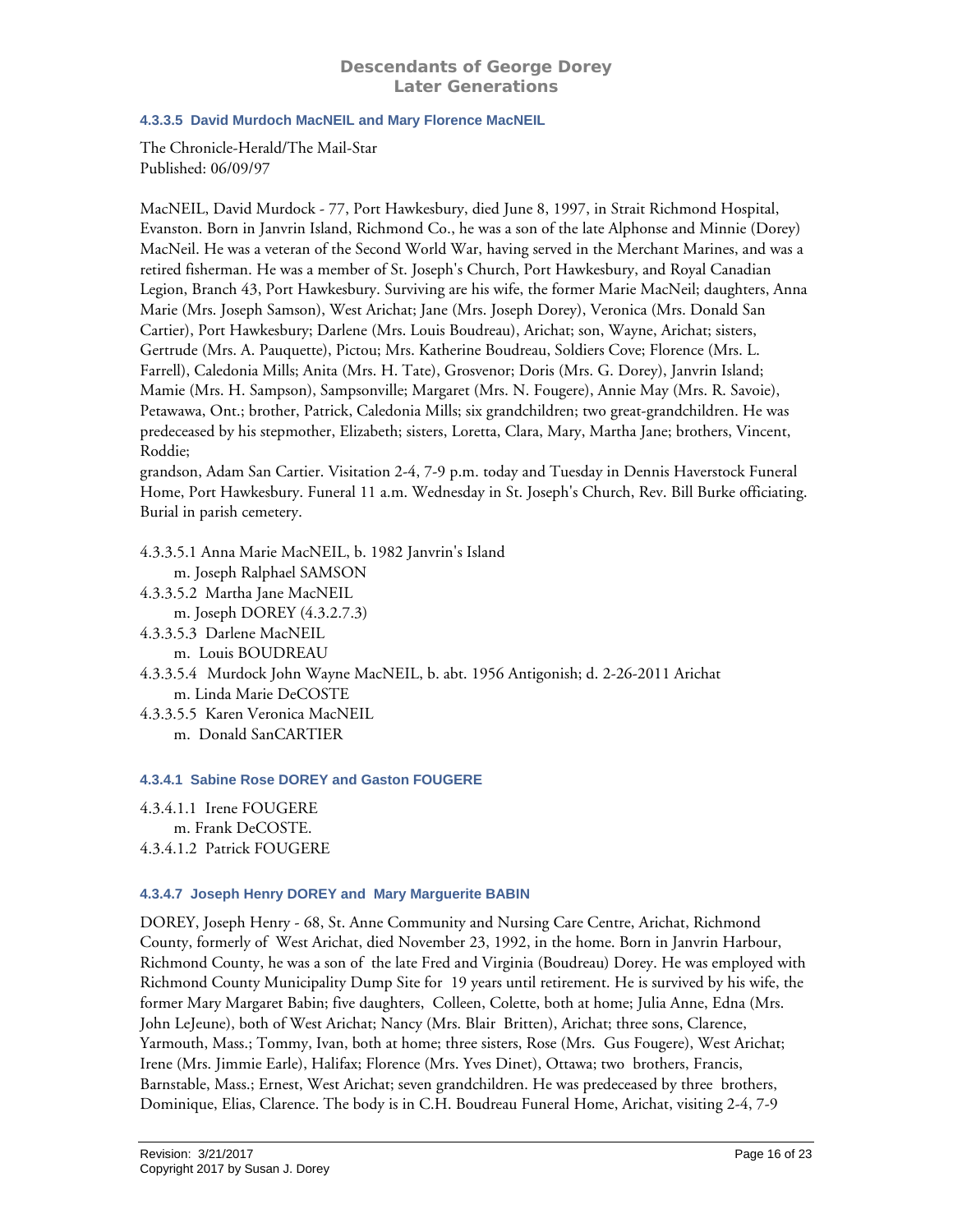p.m. today, 1-3 p.m. Thursday. Funeral will be 3:30 p.m. Thursday in Immaculate Conception Parish, West Arichat, Rev. Joseph Cote officiating. Burial will be in parish cemetery. Donations may be made to St. Anne Community and Nursing Care Centre. The Chronicle-Herald/The Mail-Star Published: 11/25/92

4.3.4.7.1 Colleen DOREY 4.3.4.7.2 Colette DOREY 4.3.4.7.3 Julia Anne DOREY 4.3.4.7.4 Edna DOREY m. John LeJeune 4.3.4.7.5 Nancy DOREY m. Blair Britten 4.3.4.7.6 Clarence DOREY 4.3.4.7.7 Tommy DOREY 4.3.4.7.8 Ivan DOREY

#### <span id="page-16-0"></span>**4.3.4.9 Joseph Ernest DOREY and Mary Verena ROGERS**

DOREY, Ernest Joseph - 67, West Arichat, Richmond County, died July 3, 1994, in Strait Richmond Hospital, Evanston. Born at Janvrin Island, Richmond County, he was a son of the late Alfred and Virginia (Boudreau) Dorey. He is survived by three daughters, Pauline (Mrs. Robert Boudreau), Montreal; Cathy (Mrs. Leo Richard), Louisdale; Angela Dorey, West Arichat; two sons, Elias, Sonny, both of West Arichat; three sisters, Rose (Mrs. Gus Fougere), West Arichat; Irene (Mrs. James Earle), Halifax; Florence (Mrs. Yves Pinet), Ottawa; brother, Francis, Cape Cod, Mass.; seven grandchildren. He was predeceased by his wife, the former Mary Verene Rogers; four brothers, Clarence, Elias, Henry, Domenic; grandson, Tristan. Visitation will be 2-4, 7-9 p.m. today and Wednesday in C.H. Boudreau Funeral Home, Arichat. Funeral will be 11 a.m. Thursday in Immaculate Conception Church, West Arichat, Rev. Conrad Girroir officiating. Burial will follow in parish cemetery. Donations may be made to Kidney Foundation of Canada, Nova Scotia Branch.

The Chronicle-Herald/The Mail-Star Published: 07/05/94

#### Chronicle Herald Tuesday December 24, 1991

DOREY, Mary Verena — 56, West Arichat, Richmond County, died Monday in Strait Richmond Hospital, Evanston. Born in Port Royal, Richmond County, she was a daughter of Mary Deyoung, Martinique, and the late Willie Rogers. She was a member of Immaculate Conception Church CWL, West Arichat. She is survived by her husband, Ernest Dorey; three daughters, Pauline (Mrs. Robert Boudreau), Verdun, Que.; Cathy (Mrs. Leo Richard), Louisdale; Angela, at home; two sons, Elias, Sonny, both of West Arichat four sisters, Mrs. Delrose Marchand, Eileen Rogers both of Pondville; Valerie (Mrs. Gerald Kehoe), Rocky Bay; Maisie (Mrs. Mike Sullivan), Verdun, Que.; three brothers, Carl, Port Royal; Allan, Melvin, both of Halifax; seven grandchildren. She was by a sister, Annette, in infancy; grandson, Tristan. The body is in C.H. Boudreau Funeral Home, Arichat, visiting 2-4, 7-9 p.m. today and Wednesday, 12-1:30 p.m. Thursday. Funeral will be 2 p.m. Thursday in Immaculate Conception Church, West Arichat, Rev. Joseph Cote officiating. Burial in parish cemetery. Memorial donations to St. Anne's Centre or to Canadian Cancer Society.

4 4.3.4.9.1 Pauline DOREY m. Robert BOUDREAU 4.3.4.9.2 Cathy DOREY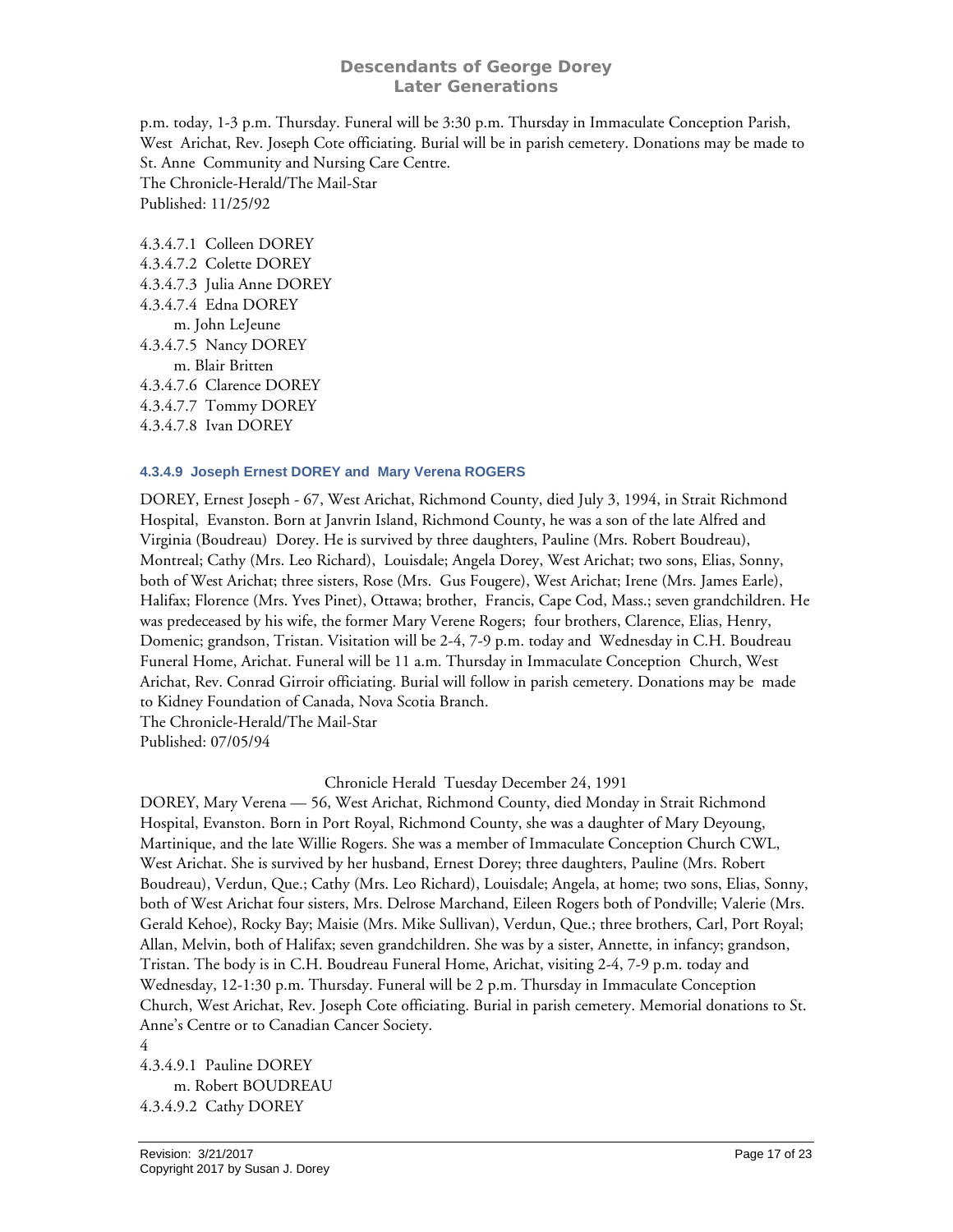m. Leo RICHARD 4.3.4.9.3 Angela DOREY 4.3.4.9.4 Elias DOREY 4.3.4.9.5 Sonny DOREY

#### <span id="page-17-0"></span>**4.3.5.1 Joseph Arthur DOREY and Rita PELLERINE**

In "The ChronicleHerald" Halifax newspaper, Friday Sept. 21, 2007. DOREY, Joseph Arthur - 82, Halifax, passed away peacefully in Camp Hill Veterans' Memorial Building, QEII, on September 19, 2007. Born on Janvrin Island, Richmond Co., he was a son of the late Joseph Arthur Dorey and Lily Gaudet. He was a veteran of the Second World War, having served in the United Kingdom, France and the Netherlands in combat. He was employed by the Department of National Defence as a heavy equipment operator for 45 years. Although a resident of Halifax for most of his life, he had a profound love for Cape Breton, and maintained a cottage on Janvrin Island. He was an avid boatman and a member of the Armdale Yacht Club for over 25 years. He was also a long-time member of St. Mary's Basilica Parish, where he was an usher at the Sunday 7:30 mass. He was predeceased by his wife of 54 years, Rita (Pellerine) in 2002; twin daughters at birth, and his sister, Lillian (the late Stanley Pellerine). He is survived by his sons, J. Albert (Pierre M. Proulx), Halifax, and Michael, Janvrin Island. He is also survived by brothers, Gilbert (Ella) and Everett, Janvrin Island; sisters, Mabel (the late Placide Bellefontaine) and Christina (Neil Opdebeck), Halifax; several brothers-in-law and sisters-in-law, nieces and nephews, including godson, David Pellerine, Edmonton. The family would like to thank the staff of 6E, Camp Hill Veterans' Memorial Building, QEII, for the excellent care provided during the last several months. Funeral arrangements are under the care of J. Albert Walker Funeral Home (2005) Ltd., 149 Herring Cove Rd., Spryfield (477-5601). Visitation and funeral mass will be celebrated during the week of October 14 and will be announced at a later date. On-line condolences may be e-mailed to the family at: wfh2005@ns.sympatico.ca

4.3.5.1.1 twin daughters died at birth 4.3.5.1.3 J. Albert DOREY 4.3.5.1.4 Michael DOREY

#### <span id="page-17-1"></span>**4.3.5.5 Mabel DOREY and Placide BELLEFONTAINE**

Feb 23, 2017

Bellefontaine (Dorey), Mabel Mary "Gran", 88, of Dartmouth died surrounded by her family on February 22, 2017, at the Dartmouth General Hospital. Mabel is survived by her children Betty, Cletus (Fay), Faye (Terry), Heather (Greg), Barbara (Ralph) David (Martha), sister Christine, grandchildren, great grandchildren and many nieces and nephews. She was predeceased by her husband Placid and daughter Nancy Brothers Art, Chum, Gilbert and sister Lillian. Mabel was a loving woman who cared deeply for her family. Not only did she raise her own children but she babysat her grand children and nieces and nephews for many years. She could often be found standing at the stove, wearing an apron and preparing food for her family and anyone else who happened to stop by. Her colourful vocabulary and distinct storytelling style was a constant source of amusement to her listener and will be remembered fondly. Cremation has taken place. Visitation will be held from 2-4 and 7-9pm on Friday February 24 in Atlantic Funeral Home, 771 Main Street, Dartmouth. Funeral service will take place at 10 a.m. on Saturday February 25, at St. Clement's Church, 16 Gaston Road, Dartmouth, Father Gerald David officiating. Reception to follow. Interment in Gate of Heaven Cemetery, Lower Sackville. All are welcome to attend and celebrate Mabel's life. In lieu of flowers, please send donations to the Canadian Cancer Society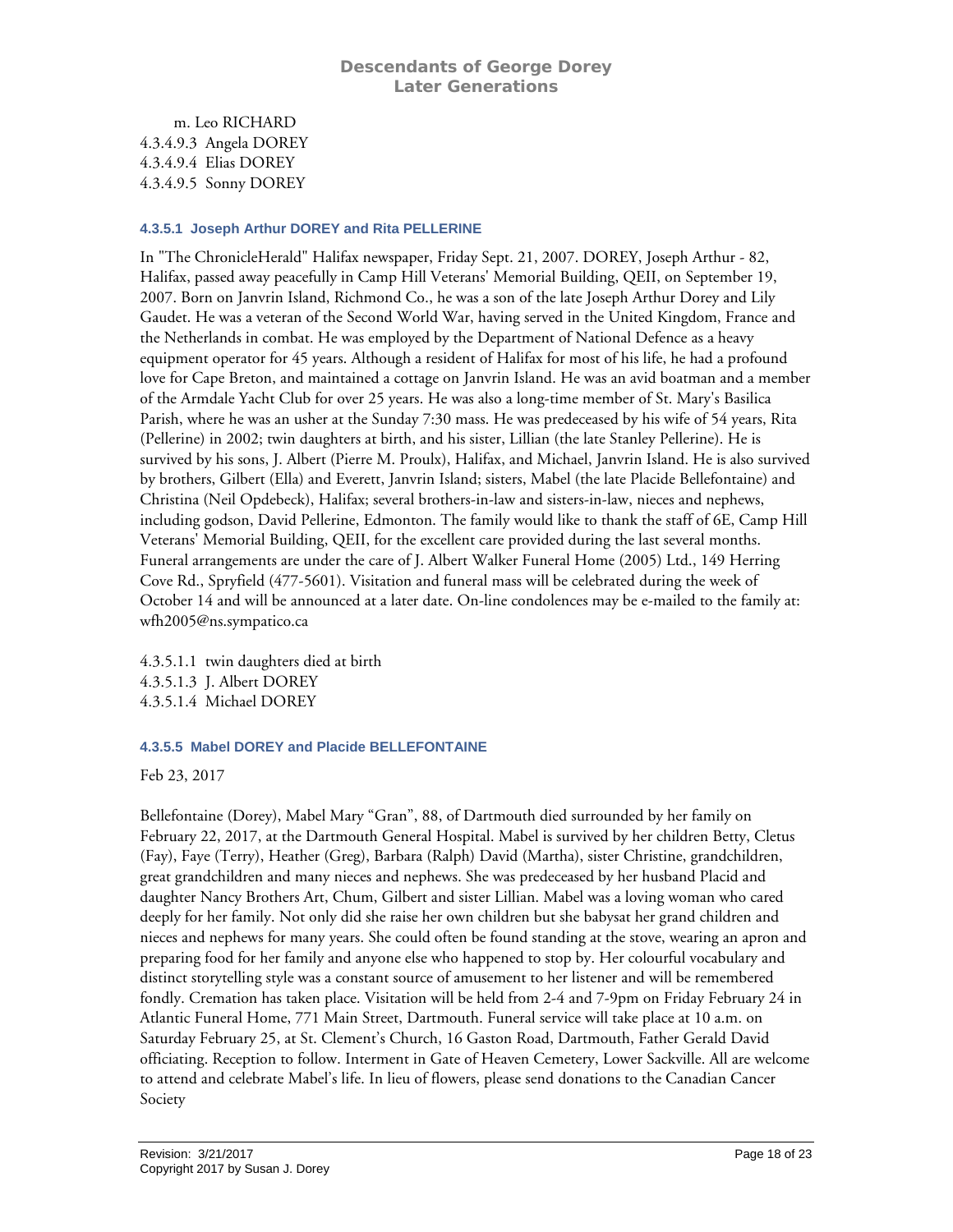#### <span id="page-18-0"></span>**4.4.5.1 Leslie Dora Madeleine DOREY and Trail SMITH**

- 4.4.5.1.1 John SMITH. 4.4.5.1.2 Victor SMITH.
- 4.4.5.1.3 Wayne SMITH.

#### <span id="page-18-1"></span>**4.4.5.4 Beatrice Virginie Pauline DOREY and Peter BREAU**

- 4.4.5.4.1 Joan BREAU born Feb 19, 1943 m. Gerald CHIASSON. 4.4.5.4.2 Henry BREAU. 4.4.5.4.3 Allister BREAU m. Kim KEHOE. 4.4.5.4.4 Joan BREAU. 4.4.5.4.5 Henry BREAU
	- m. Judy MACLELLAN; b. Broad Cove, Inverness.

#### <span id="page-18-2"></span>**4.4.5.5 Clarence Valmont DOREY and Suzanne Marie MATTHEWS**

- 4.4.5.5.1 Kenneth DOREY.
- 4.4.5.5.2 Bonnie DOREY.
- 4.4.5.5.3 Benjamin DOREY.

#### <span id="page-18-3"></span>**4.4.5.7 Arthemise Ida (or Edith) DOREY and Melvin Joseph BOUDREAU**

- 4.4.5.7.1 Stephen Joseph BOUDREAU, b. Aug 19, 1949;
- married Brenda FANCY on Jul 31, 1976, Pictou, NS.
- 4.4.5.7.2 Calvin BOUDREAU born on Oct 20, 1955.
- 4.4.5.7.3 Roydon BOUDREAU born on Oct 17, 1961; married Angela MacISAAC, on Aug 10, 1983, Pictou, NS.

# <span id="page-18-4"></span>**4.4.5.8 Marie Alice Germaine DOREY and Jacques Desire "Jerry" LANDRY**

- 4.4.5.8.1 Jean Alexandre Desire Allison LANDRY, b. May 06, 1951 Arichat, NS; m. Carolyn Ann DeCOSTE on Oct 22, 1971, Halifax, NS.
- 4.4.5.8.2 Geraldine Jeanne LANDRY, b. December 19, 1952, Arichat, NS; m. Blair Andrew CHAMBERLAIN on Aug 19, 1989.
- 4.4.5.8.3 Jacques Richard LANDRY twin, b. December 07, 1954 , Arichat, NS; m. Jeanne Marguerite DOUCET on May 16, 1981, Church Point, NS.
- 4.4.5.8.4 Pierre Ronald LANDRY twin, b. December 07, 1954, Arichat, NS; m. Diane HARRIS Jun 16, 1979, Cheticamp, NS.
- 4.4.5.8.5 Joseph Gary LANDRY, b. April 11, 1957, Arichat, NS;
- m. Carolyn Anne SAULINER Jul 28, 2001, St. Bernard, NS.. 4.4.5.8.6 Janice Lorena LANDRY, b. January 23, 1959, Petit de Grat;
- m. Gerald Kyle DAVENPORT, September 1, 1984, St Joseph Church, Petit de Grat.
- 4.4.5.8.7 Susan Anne LANDRY, b. October 30, 1960.
- 4.4.5.8.8 Sandra Patricia LANDRY, b. October 21, 1961.
- 4.4.5.8.9 Anne Theresa LANDRY, b. July 7, 1963, Petit de Grat;

m. Joseph John Wayne LANDRY, July 12, 1986, St Joseph RC Church, Petit de Grat; b. February 17, 1962, Louisdale.

4.4.5.8.10 Jerry Victor LANDRY, b. July 26, 1969.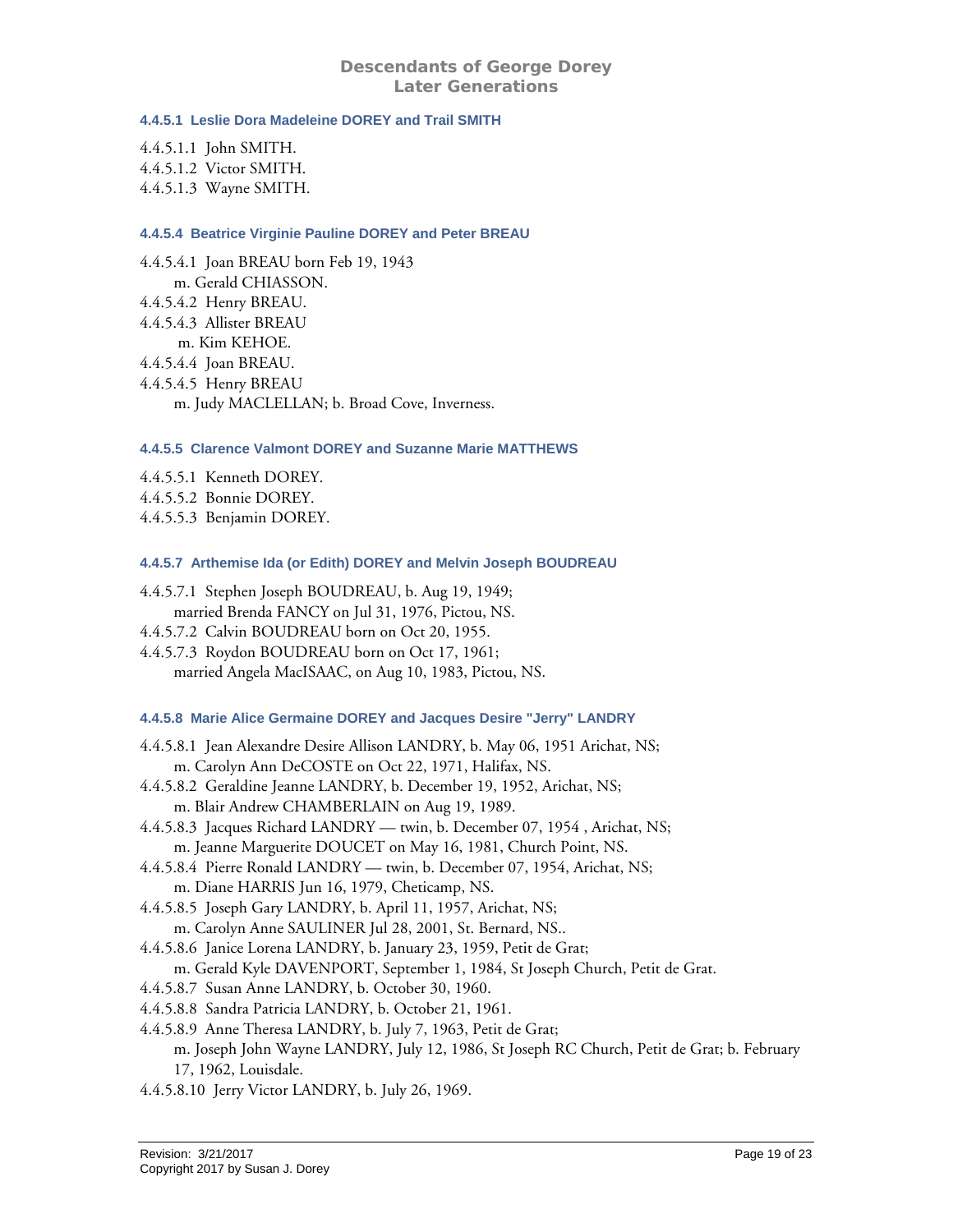# <span id="page-19-0"></span>**4.4.5.9 Amelia Rose DOREY and Ronald ROSS**

4.4.5.9.1 PhylliS ROSS, b. West Arichat; m. Cameron FROST; b. Grand Anse, Rich.Co. 4.4.5.9.2 Eunice ROSS, b. Janvrin's Harbour,; m. Gordon BROW; b. Havre Boucher. 4.4.5.9.3 Perry ROSS, b. Janvrin's Harbour,; m. Karen BOUDREAU; b. West Arichat, NS. 4.4.5.9.4 Lorena Anne ROSS, m. Joseph Glen LANDRY, July 28, 1984, Immaculate Conception Church, West Arichat; b. July 07, 1957. 4.4.5.9.5 Ronald Darryl "Sonny" ROSS, m. Michelle LANDRY; b. Louisdale. 4.4.5.9.6 Palmer Alexander ROSS, b. July 24, 1955, Janvrin's Harbour; d. 1980 of leukemia; buried West Arichat. m. Marie Yvonne Vivian MARTELL, July 22, 1978, Our Lady of Assumption Church, Arichat; b.

#### <span id="page-19-1"></span>**4.4.5.10 Herbert Joseph DOREY and Marie Adrienne LANDRY**

- 4.4.5.10.1 Elmer Joseph DOREY, b. Aug 9, 1960 Arichat, NS
- 4.4.5.10.2 Charlene Ann DOREY, b. Mar 5, 1962 Arichat, NS
- 4.4.5.10.3 Dale Mary DOREY, b. Dec 31, 1964 Arichat, NS

#### <span id="page-19-2"></span>**4.4.5.11 Marie Corrine G. DOREY and Joseph Edwin LANDRY**

4.4.5.11.1 Constance Doris LANDRY, b. January 16, 1967, Ste Martha's Hosp., Ant.; m. James Wesley NESBITT, July 22, 1989, St Jules Church, St Catherine, ON.

#### <span id="page-19-3"></span>**4.4.8.1 Violet Mary DOREY and Joseph Alexis DOREY (4.3.2.6 )**

4.4.8.1.1 Brenda Anne DOREY b. 1948

April 29, 1954, Arichat.

m. Adolph BOUDREAU in 1929; he was b. 1946

4.4.8.1.2 Jeanette DOREY b. 3-5-1950 West Arichat, NS m. Andrew JEFFREY on 8-14-1971 West Arichat, NA; b. 3-27-1948 Louisdale, NS. Parents: Francis P. Jeffrey (b. 25 Feb 1913 Louisdale, NS, d. 1 Nov 1973 Louisdale, NS) and Rose Marie Fougere ( born 8 Jun 1926 West Arichat, d. 30 Dec 2010 Arichat).

#### In "THE CHRONICLE-HERALD" Halifax newspaper, Wednesday Dec. 27, 2006.

DOREY, Violet Mary - 83, Arichat, formerly of West Arichat, passed away at her residence in St Anne Community & Nursing Care Centre in Arichat on December 25, 2006. Born on Janvrin's Island, she was a daughter of the late Walter Gus and Mary Alma (Boudreau) Dorey. She is survived by her husband, Joseph Alexis Dorey, Arichat; daughters, Brenda Boudreau (Adolphe), Arichat; Jeannette Jeffrey, West Arichat; sisters, Viola Tyrell (Jimmy), Arichat; Agnes Goyetche, Musquodoboit Harbour; Bertha Boudreau, Louisdale; Isabelle LeJeune, Sandra Clancy (John), both of Mulgrave; Jean Hart (Gerald), Janvrin's Island; brothers, Angus (Pearl), Lower Sackville; Joseph (Mabel), Pictou; Amedee, L'Ardoise; George (Doris), Janvrin's Island; eight grandchildren; 10 great-grandchildren. She was predeceased by sisters, Theresa Dorey, Helen Dorey; brothers, Clifford and Alfred. Visitation will be held today from 2-9 p.m. and Thursday from 10:30 a.m.-12:30 p.m., both in C.H. Boudreau Funeral Home, Arichat. Mass of Christian Burial will be held Thursday at 1 p.m. in Immaculate Conception Church, West Arichat, Rev. Gary MacPherson officiating. Burial to take place in Immaculate Conception Parish Cemetery, West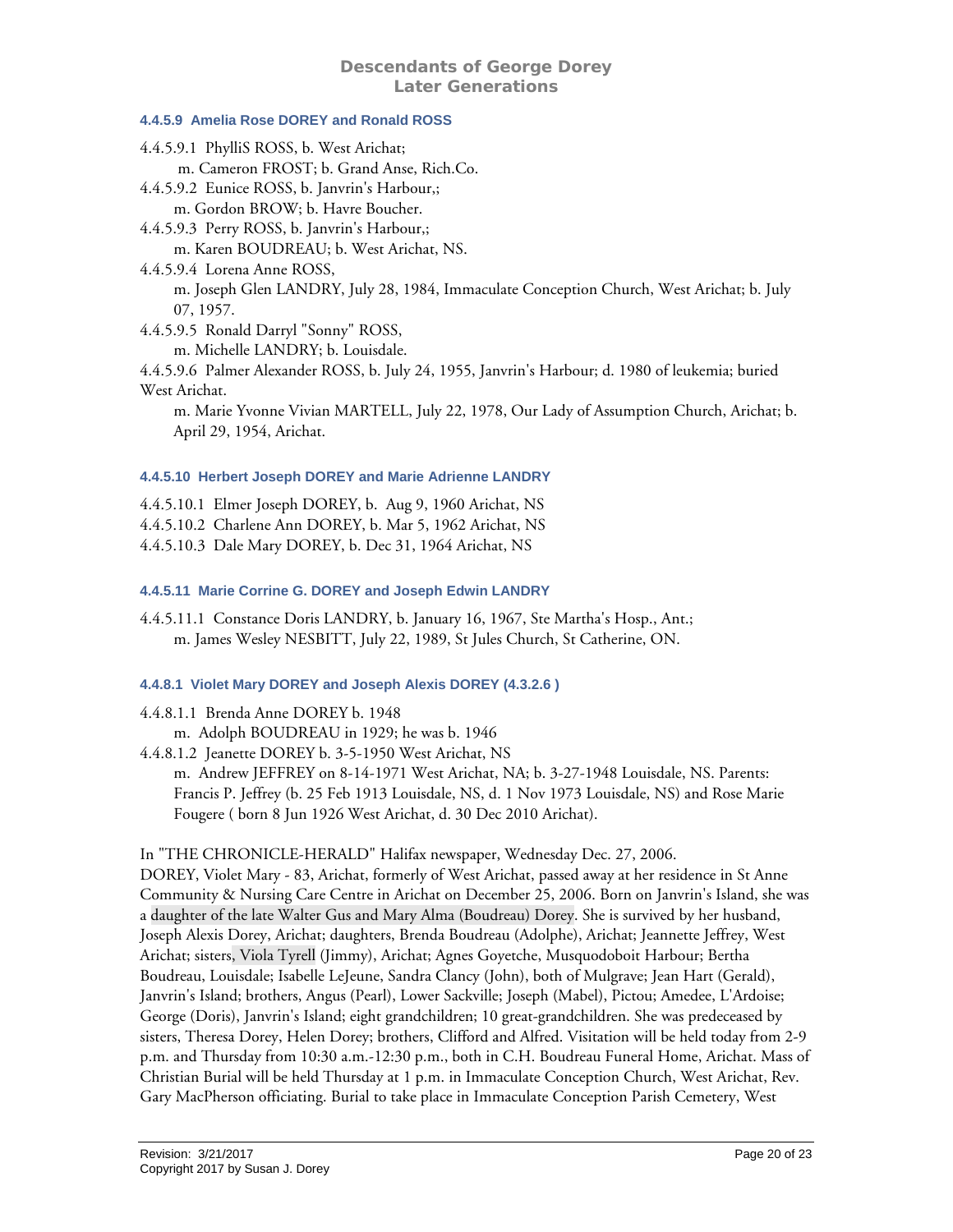Arichat. Memorial donations may be made to the Heart and Stroke Foundation of Nova Scotia or Canadian Cancer Society. On-line condolences can be sent to the family at: www.chboudreau.com

#### <span id="page-20-0"></span>**4.4.8.2 Mary Viola DOREY and John James TYRRELL**

- 4.4.8.2.1 Paul Terrence TYRRELL b. 2-29-1952 Arichat, NS. m. Lorna Marie SAMSON b. 4-5-1958
- 4.4.8.2.2 Patrick Russell TYRRELL b. 9-3-1961 Arichat, NS. m. Beryl BOUDREAU

<span id="page-20-1"></span>**4.4.8.3 Agnes Elizabeth DOREY and Narcisse Joseph GOYETCHE** 

- 4.4.8.3.1 Stephanie GOYETCHE m. Chris CAMPBELL 4.4.8.3.2 Marie Diane GOYETCHE m. Joseph Blair LANDRY
- 4.4.8.3.3 Robert David GOYETCHE, b. 2-16-1952 Arichat, NS
	- m. Marie Matilda JOYCE on 10-6-1973 D'Escousse, NS; b. 2-2-1951 Arichat, NS.
- 4.4.8.3.4 Wanda Marie GOYETCHE m. Gerard DeWOLFE

#### <span id="page-20-2"></span>**4.4.8.4 Joseph Clifford DOREY and Patricia Lillian POTTIE or Mary Jane HILL**

Mary and Clifford divorced. Clifford then married Patsy FOUGERE, had one child, Janus, and lived in Louisdale. Mary then married Roderick MacNEIL.

4.4.8.4.1 Walter DOREY

children of Mary Jane Hill: 4.4.8.4.2 Valerie Marie DOREY d. 12-24-2005 Halifax, NS m. Rayfield/Raphael DeCOSTE abt. 1975 Two children: Patrick and Amanda. 4.4.8.4.3 Carolyn DOREY m. Paul McNAMARA 4.4.8.4.4 Brian DOREY m. Jane Elizabeth KEHOE b. 3-5-1959 D'Escousse, NS. Two children: Daylon and Keegan. 4.4.8.4.5 Louise DOREY m. Calvin THOMAS

#### <span id="page-20-3"></span>**4.4.8.5 Alfred E. DOREY and Patricia Claire McNAMARA**

DOREY, Alfred E. - 70, Evanston. It is with much sadness that we announce the death of our wonderful father, grandfather and brother, which occurred on Thursday, April 20, 2006, in Strait Richmond Hospital, Evanston, with his loving family by his side. Born in West Arichat, Richmond Co., he was a son of the late Mary Alma (Boudreau) and Walter Gus Dorey. Alfred was a crane operator and worked in the construction industry for 35 years. He was a member of Local 721 International Union of Operating Engineers and a member of St. Francis de Sales Parish, Lower River Inhabitants. Alfred was a family man and was a devoted father and grandfather until the very end. He is survived by special friend, Elsie Bouchie, Port Hawkesbury; daughters, Natasha, at home; Denise (Mike) Kelly, Port Hastings; sons, Brent (Sharon), Port Hawkesbury; Barry (Sheila), River Bourgeois; grandchildren, Gina, Ryan, Krista,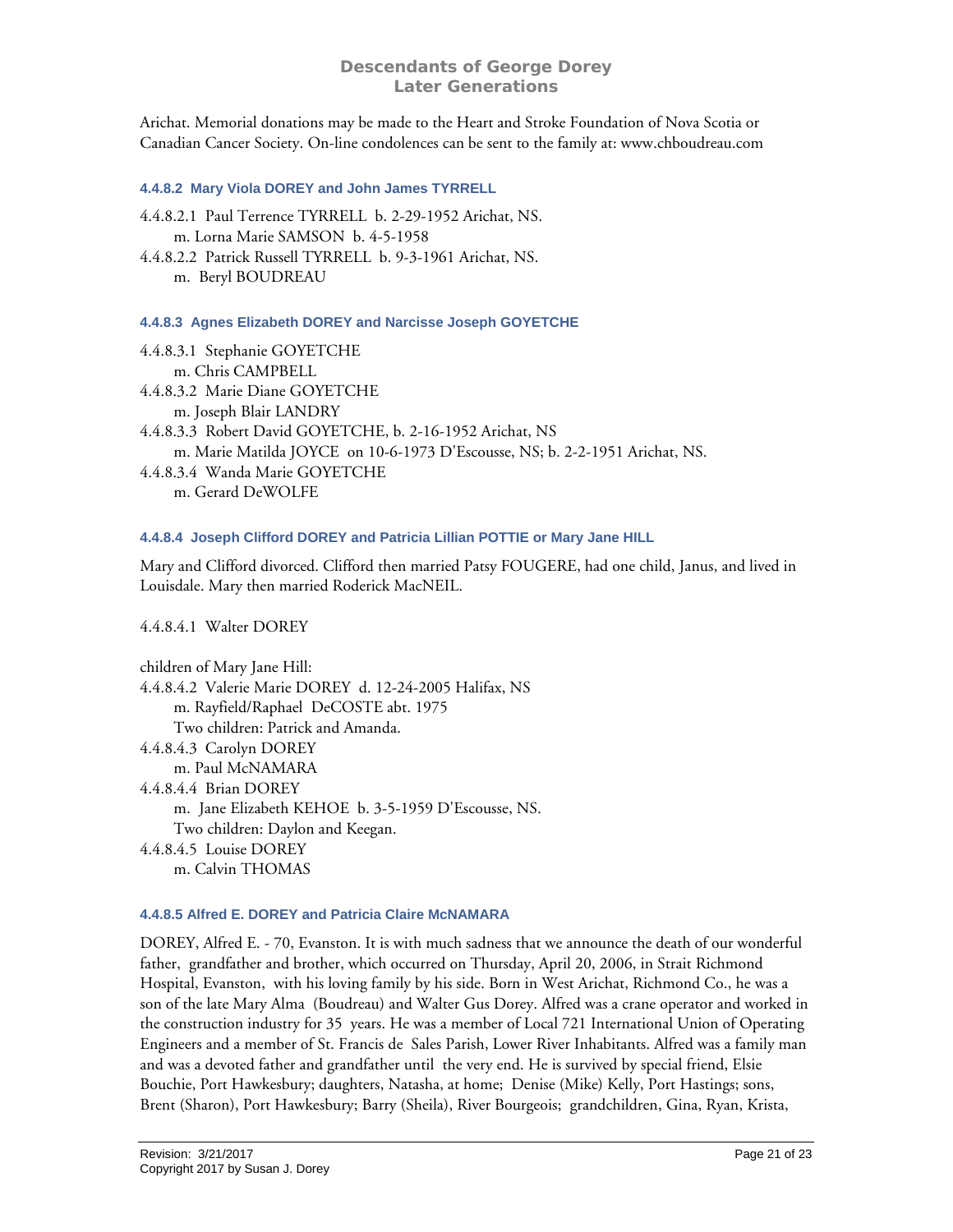Riley, Connor, Braden; sisters, Violet (Alexis) Dorey, Arichat; Viola (James) Tyrrell, Arichat; Agnes Goyetche, Halifax; Jean (Gerald) Hart, Janvrin's Island; Sandra (John) Clancy, Mulgrave; Isabelle LeJeune, Mulgrave; Bertha Boudreau, Louisdale; brothers, Joseph (Mabel), Pictou; George (Doris), Janvrin's Island; Angus (Pearl), Lower Sackville; Wilfred, River Bourgeois; several nieces and nephews. He was predeceased by his wife, Patsy (McNamara); sisters, Helen and Theresa, and brother, Clifford. Cremation has taken place. Visitation will be Sunday, April 23, from 2–9 p.m. in Dennis Haverstock Funeral Home, Port Hawkesbury. Mass of Christian Burial will be held 11 a.m. Monday, April 24, in St. Francis de Sales Roman Catholic Church, Father Allan MacPhie officiating. Burial will be in St. Patrick's Cemetery, Whiteside. Donations in memory of Alfred may be made to the Strait Richmond Palliative Care Society or St. Patrick's Cemetery Fund. Words of comfort may be forwarded to the family at: www.haverstocks.com "Rest in peace dear Dad, Grampa/Papa. We will love you and miss you forever." The Chronicle-Herald/The Mail-Star

Published: April 22, 2006

4.4.8.5.1 Denise DOREY m. Mike KELLY 4.4.8.5.2 Natasha DOREY 4.4.8.5.3 Brent DOREY m. Sharon 4.4.8.5.4 Barry DOREY m. Sheila

#### <span id="page-21-0"></span>**4.4.8.6 Alice Theresa DOREY and Herman Bennie DOREY (4.1.5.12)**

See entries under 4.1.5.12

# <span id="page-21-1"></span>**4.4.8.9 Jean Loretta DOREY and Gerald Francis HART**

4.4.8.9.1 Kevin HART

# <span id="page-21-2"></span>**Sixth Generation**

**4.1.5.1.1 Joseph Everett DOARY and Gudrun Rosemarie NICHTERWITZ** 

<span id="page-21-3"></span>4.1.5.1.1.1 Christopher DOARY b. 6-20-1963 m. 5-1-1997 Helen McMAHON 4.1.5.1.1.2 Catherine DOARY b. 8 13-1965 m. 10-1-1993 Jeffrey GRAHAM 4.1.5.1.1.3 Stephanie DOARY b. 12-23-1966 Trysta DOARY b. 6-7-1985 (d/o Paul Pendergast) Andreas DOARY b. 12-8-1991 (s/o Hans Joachim Spangenberg) Adam DOARY b. 11-14-1995 (s/o David Van Oosten) 4.1.5.1.1.4 Charlane DOARY b. 7-23-1968 m. 10-12 1990 Bill DARK b. 9-8-1960; s/o Ray Dark and Dorothy Hall Chantal DARK b. 5-12-1993 Gabrielle DARK b. 2-3-2000

# <span id="page-21-4"></span>**4.3.2.10.1 Cynthia Marie DOREY and Blair PARSONS**

Live in Rockingham, NS.